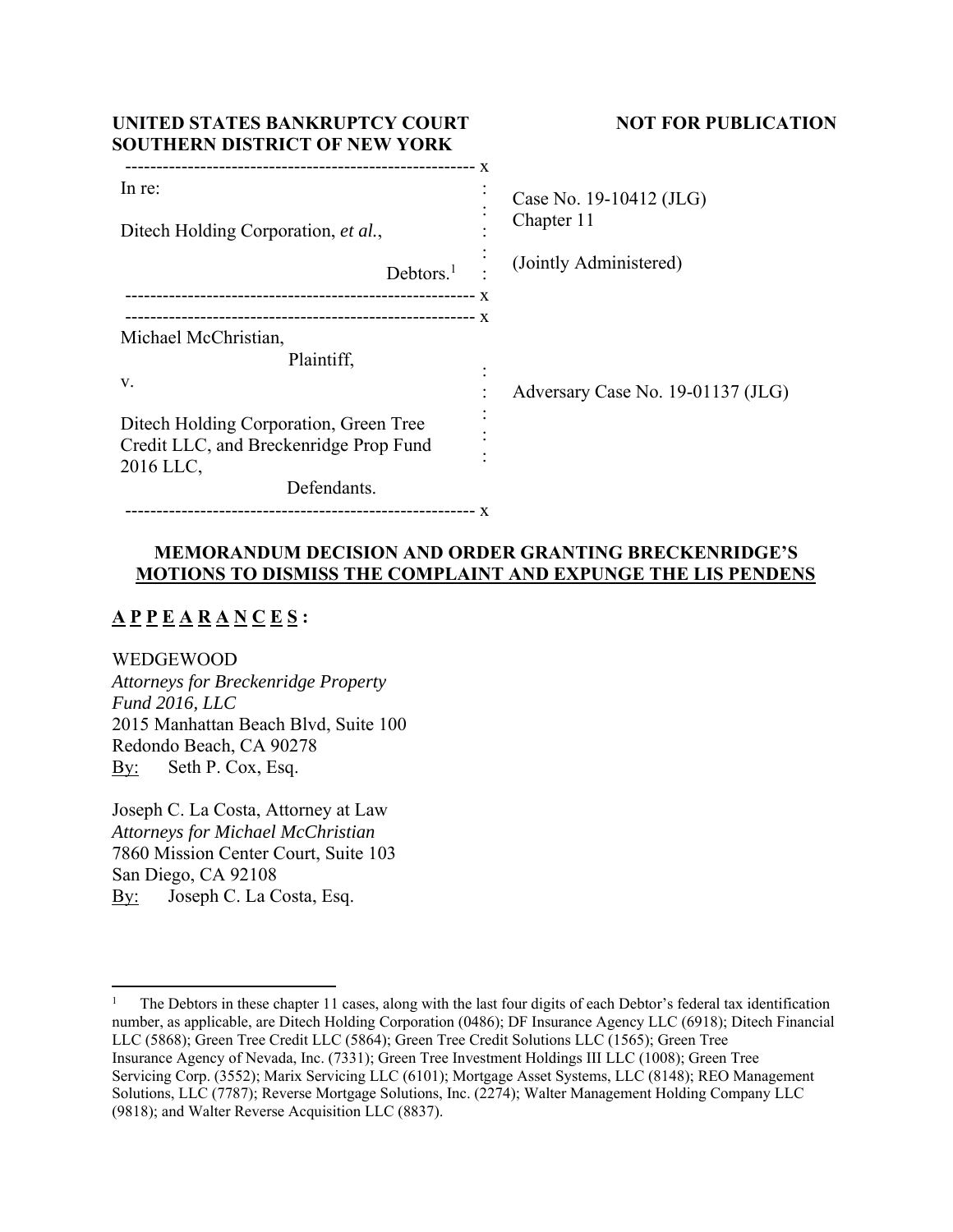# **HON. JAMES L. GARRITY, JR. U.S. BANKRUPTCY JUDGE**

# **Introduction**<sup>2</sup>

 In this adversary proceeding, Michael McChristian (the "Plaintiff") is suing Green Tree Credit LLC ("Green Tree"),<sup>3</sup> Ditech Holding Corporation Mortgage, LLC ("Ditech," with Green Tree, the "Ditech Defendants") and Breckenridge Property Fund 2016, LLC ("Breckenridge" and together with the Ditech Defendants, the "Defendants") to unwind the nonjudicial Foreclosure Sale of the premises located at 11118 Ironwood Road, San Diego, California (the "Property"). The Ditech Defendants are debtors in these Chapter 11 Cases. Green Tree is the assignee of the Deed of Trust to the Property that secured payment of the \$326,000.00 loan that the Plaintiff obtained to purchase the Property. Ditech is Green Tree's parent company. Breckenridge is not a debtor; it purchased the Property at the Foreclosure Sale.

In May 2019, the Plaintiff commenced this adversary proceeding. In June 2019, he recorded a Notice of Pendency of Action (the "Lis Pendens") against the Property. The Complaint contains nine causes of action, each of which names Ditech and/or Green Tree as defendants. The Ditech Defendants jointly filed their own Rule 12(b)(6) motion to dismiss the

<sup>2</sup> Capitalized terms used but not otherwise defined in the Introduction shall have the meanings ascribed to them herein. References herein to "[ECF No.  $\Box$ ]" are to documents filed in the electronic docket in these jointly administered cases, *In re Ditech*, Case No. 19-10412 (the "Chapter 11 Cases"). References herein to "[AP ECF No. ]" are to documents filed in the electronic docket in this adversary proceeding, *Michael McChristian v. Ditech* 

*Holding Corporation, et. al,* Adversary Case No. 19-01137.

<sup>3</sup> Green Tree Credit LLC is named as a defendant in the Complaint, but the Corporate Assignment of Deed of Trust, annexed as Exhibit 3 to Breckenridge's Request for Judicial Notice names Green Tree Servicing LLC as the assignee of the Deed of Trust. The Court understands that the Plaintiff is suing Green Tree Servicing LLC.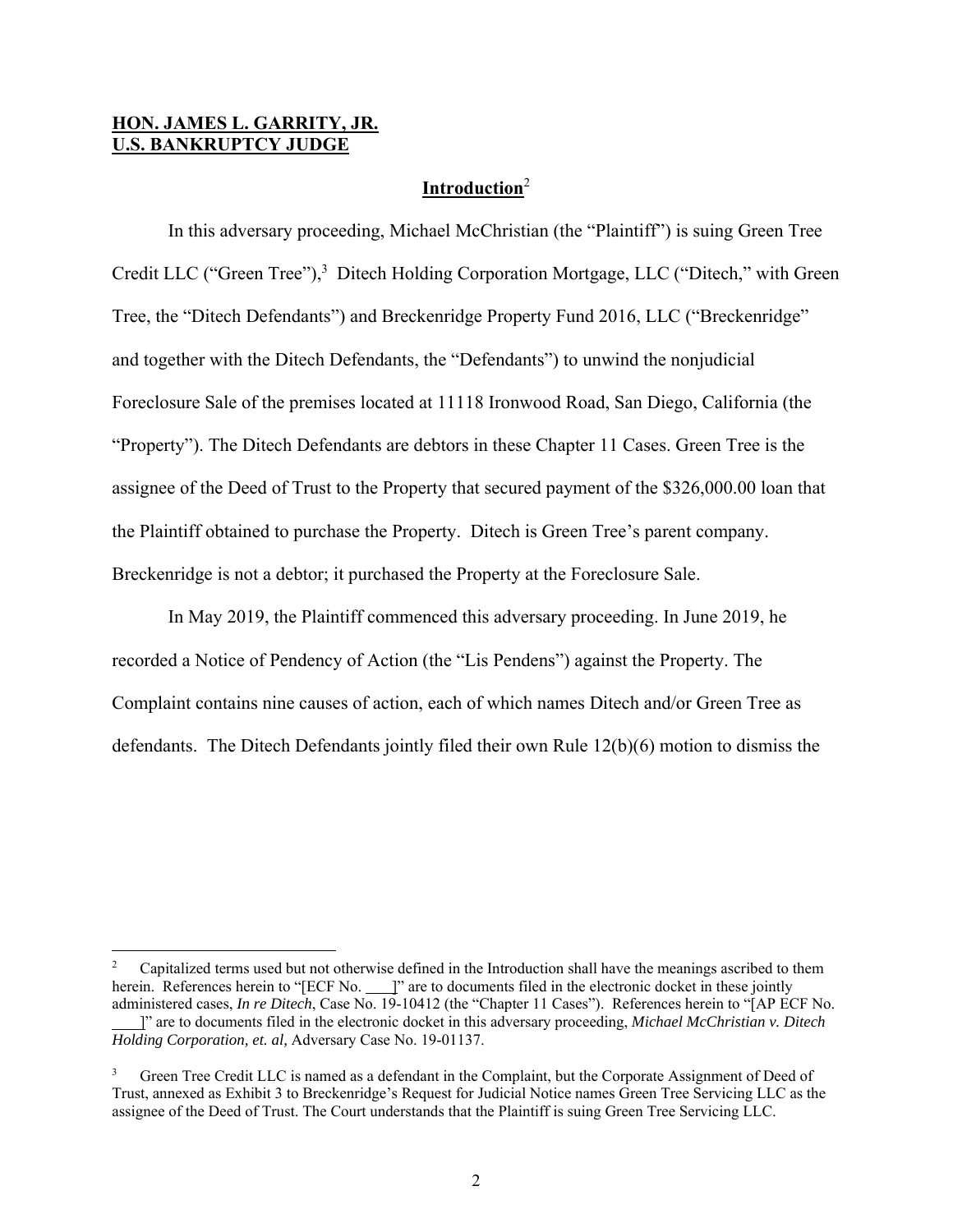Complaint.<sup>4</sup> On October 29, 2021, the Court granted the motion and dismissed the Ditech Defendants from the Complaint with prejudice.<sup>5</sup>

In the four counts that also name Breckenridge as a defendant (the "Breckenridge Claims"), the Plaintiff seeks equitable relief that, if granted, would result in setting aside the Foreclosure Sale and restoring Plaintiff with title to the Property. The matters before the Court are (i) Breckenridge's motion pursuant to Rule 12(b)(6) of the Federal Rules of Civil Procedure ("Rule  $12(b)(6)$ ")<sup>6</sup> to dismiss the Breckenridge Claims, with prejudice (the "Motion" or "Rule")  $12(b)(6)$  Motion"),<sup>7</sup> and (ii) Breckenridge's motion to expunge the Lis Pendens (the "Motion to Expunge").<sup>8</sup> As support for the Rule  $12(b)(6)$  Motion, Breckenridge says the Court lacks subject matter jurisdiction over the Breckenridge Claims because they do not fall within the Court's core jurisdiction. It also argues that the Court should dismiss each of those claims because the Plaintiff has not and cannot state claims for relief thereunder, and in any event, because those claims are barred by application of the doctrines of collateral and judicial estoppel, and because it is a bona fide purchaser of the Property that took title to the Property free and clear of any competing interests. Breckenridge asserts that the Court should grant the Motion to Expunge and expunge the Lis Pendens because the Plaintiff cannot establish the validity of any "real property

<sup>4</sup> *Debtors' Motion to Dismiss Plaintiff's Adversary Complaint* [AP ECF No. 12] (the "Ditech Dismissal Motion").

<sup>5</sup> *See Memorandum Decision and Order Granting Debtors' Motion to Dismiss Plaintiff's Adversary Complaint*  [AP ECF No. 27] (the "Ditech Memo and Order").

<sup>6</sup> Rule 12(b)(6) is made applicable herein by Rule 7012 of the Federal Rules of Bankruptcy Procedure (the "Bankruptcy Rules").

<sup>7</sup>  *See Defendant's Notice of Motion and Motion to Dismiss Plaintiff's Adversary Complaint; Memorandum of Points and Authorities in Support* [AP ECF No. 8]. *See also Defendant's Request for Judicial Notice In Support of Motion To Dismiss Plaintiff's Adversary Complaint* [AP ECF No. 8-1] (the "Request for Judicial Notice").

<sup>8</sup> *See Defendant's Notice of Motion and Motion to Expunge Lis Pendens; Memorandum of Points and Authorities in Support* [AP ECF No. 6]. *See also Defendant's Request for Judicial Notice in Support of Motion to Expunge Lis Pendens* [AP ECF No. 6-2] ("Request for Judicial Notice – Motion to Expunge").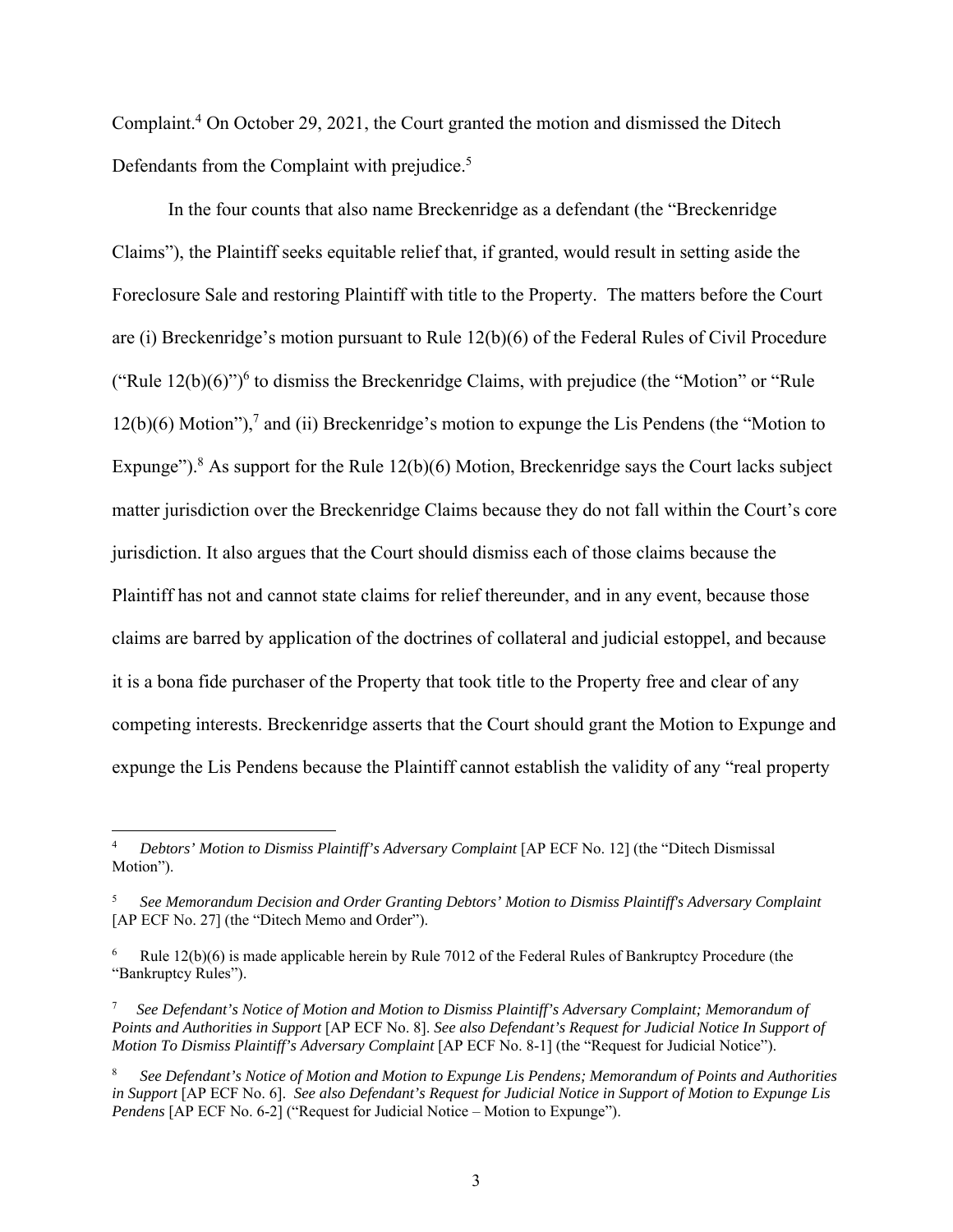claim" asserted against Breckenridge. It also asserts that the Court should award it its fees and costs incurred in bringing the Motion to Expunge. The Plaintiff filed a single response to both motions (the "Opposition").<sup>9</sup> In the Opposition, the Plaintiff failed to address the Motion to Expunge and most of the arguments made by Breckenridge in support of the Rule 12(b)(6) Motion.

For the reasons set forth herein, the Court (i) grants the Rule 12(b)(6) Motion and

dismisses the Breckenridge Claims with prejudice and (ii) grants the Motion to Expunge and

expunges the Lis Pendens. The Court awards Breckenridge \$900.00 for its fees and costs

incurred in prosecuting the Motion to Expunge.

# Background<sup>10</sup>

In 2005, the Plaintiff purchased the Property from Homecomings Financial Network Inc.

("Homecomings"). On February 18, 2005, Plaintiff executed a promissory note (the "Note") in

<sup>9</sup> *See 1) Plaintiff's Opposition to Defendant Breckenridge* [sic] *Motion to Dismiss the Complaint; 2) Plaintiff's Opposition to Defendant Breckenridge* [sic] *Motion to Remove Lis Pendens; 3) Plaintiff's Motion for Permission to File an Amended Complaint* [AP ECF No. 18].

<sup>&</sup>lt;sup>10</sup> The purpose of a Rule  $12(b)(6)$  motion is to test the legal sufficiency of a complaint. Accordingly, the facts recited herein are those alleged in the Complaint, which the Court presumes to be true in resolving this Motion. *See Ashcroft v. Iqbal,* 556 U.S. 662, 678 (2009); *see also Roth v. Jennings*, 489 F.3d 499, 509 (2d Cir. 2007) ("In any event, a ruling on a motion for dismissal pursuant to Rule  $12(b)(6)$  is not an occasion for the court to make findings of fact."). In support of the Motion, Breckenridge asks the Court to take judicial notice of certain documents filed of record in California state court and the United States Bankruptcy Court for the Southern District of California. *See*  Request for Judicial Notice Exs. 1-11. It is well settled that in resolving a Rule 12(b)(6) motion, the court "may take notice of proceedings in other courts, both within and without the federal judicial system, if those proceedings have a direct relation to matters at issue." *St. Louis Baptist Temple, Inc. v. FDIC,* 605 F.2d 1169, 1172 (10th Cir.1979). The documents cited by Breckinridge in support of the Request for Judicial Notice directly bear on the merits of the claims at issue in the Complaint. Moreover, the Plaintiff directly or indirectly relies on most of them in support of the Complaint. Thus, subject to the standards applicable to Rule 12(b)(6) motions, the Court takes judicial notice of those documents. *See, e.g., Glob. Network Commc'ns, Inc. v. City of New York*, 458 F.3d 150, 156 (2d Cir. 2006) (stating that on a motion to dismiss for failure to state a claim a court may consider materials extrinsic to the pleadings, if the materials are integral to the complaint or matters subject to judicial notice); *Kasey v. Molybdenum Corp. of America*, 336 F.2d 560, 563 (9th Cir. 1964) (where parties had history of litigation in state court, court took "judicial notice of. . . officially reported decisions and refers to them for a better understanding of the complicated factual situation here existing."); *Wingate v. Gives*, 05 Civ. 1872 (LAK), 2016 WL 519634, at \*1 (S.D.N.Y. Feb. 5, 2016) (court took judicial notice of facts in reported state court decisions).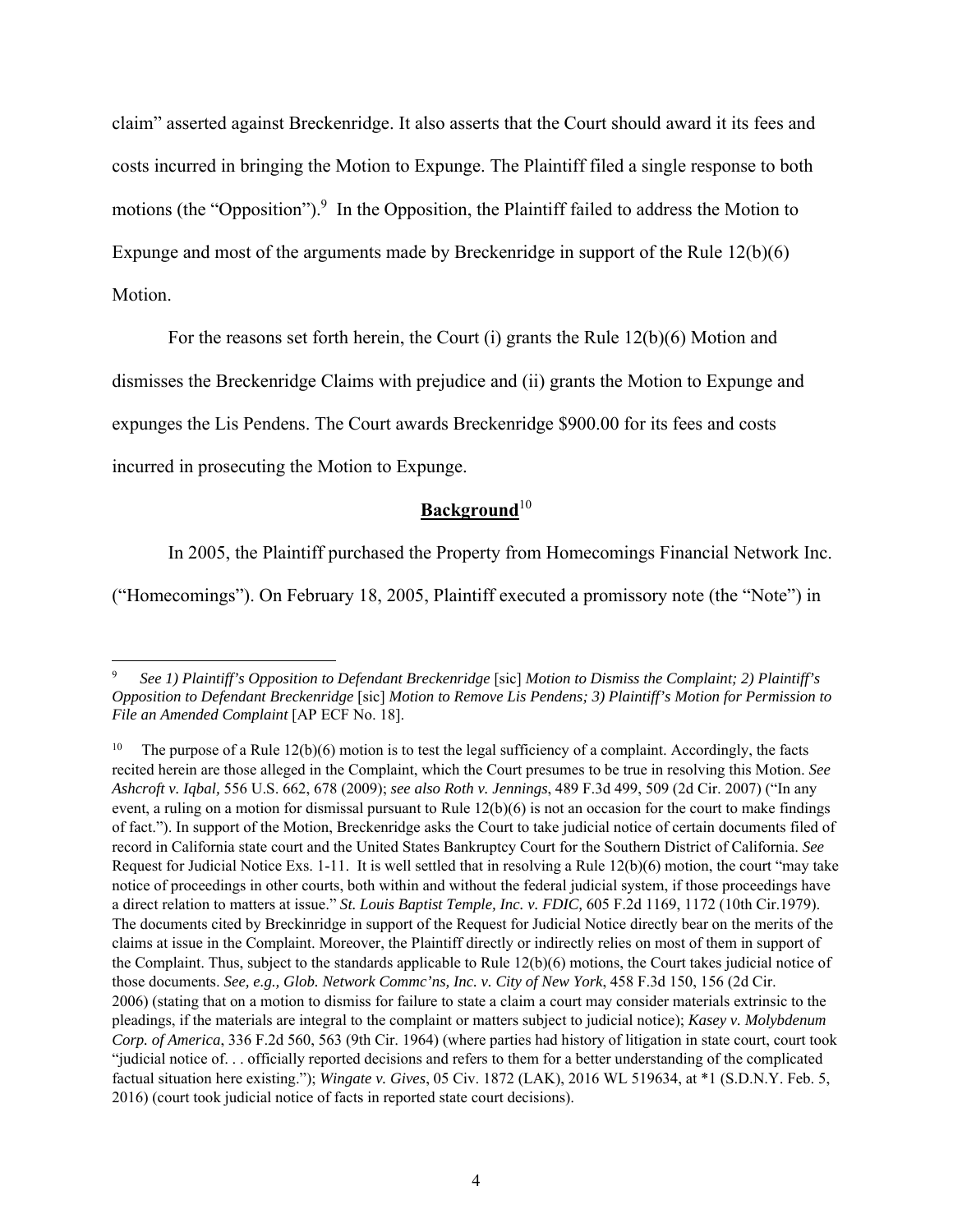the amount of \$326,000.00 to finance the purchase of the Property. As security for the Note, the Plaintiff executed a deed of trust (the "Deed of Trust") which was recorded with the County of San Diego on February 28, 2005. *See* Deed of Trust.<sup>11</sup> The Deed of Trust identified Homecomings as the lender and Mortgage Electronic Registration Systems, Inc. ("MERS") as nominee for the lender and beneficiary of the Deed of Trust. *See id.* at 2. Pursuant to an assignment recorded on September 17, 2010, MERS assigned its beneficial interest in the Deed of Trust to GMAC Mortgage, LLC ("GMAC"). *See* Assignment of Deed of Trust.12 In turn, on February 16, 2015, GMAC assigned the Deed of Trust to Green Tree. *See* Corporate Assignment of Deed of Trust.<sup>13</sup>

 The Plaintiff contends that beginning in December 2013 and continuing to December 2014, he received notices of past due payments and notices of default from Green Tree which were erroneous. *See* Compl. ¶¶ 38-59. He asserts that beginning in January 2015 and into 2017, he received notices that his loan was in default and the Property was going into foreclosure. *See id.*  $\P$  60-73. *See also* Notice of Default recorded November 29, 2016.<sup>14</sup> The Plaintiff does not deny that he was in arrears under the Note but disputes the amount claimed due and owing under the notices. *See* Compl. ¶ 75. By Notice of Trustee's Sale dated November 9, 2017, a foreclosure sale of the Property was scheduled for January 5, 2018. *See* Notice of Trustee's Sale;<sup>15</sup> see also Compl. ¶ 66 (Plaintiff acknowledges, that "[o]n November 29, 2016, Plaintiff received 3

<sup>&</sup>lt;sup>11</sup> A copy of the Deed of Trust is annexed as Exhibit 1 to the Request for Judicial Notice.

<sup>&</sup>lt;sup>12</sup> A copy of the Assignment of Deed of Trust is annexed as Exhibit 2 to the Request for Judicial Notice.

<sup>&</sup>lt;sup>13</sup> A copy of the Corporate Assignment of Deed of Trust is annexed as Exhibit 3 to the Request for Judicial Notice.

<sup>&</sup>lt;sup>14</sup> A copy of the Notice of Default is annexed as Exhibit 4 to the Request for Judicial Notice.

<sup>&</sup>lt;sup>15</sup> A copy of the Notice of Trustee's Sale is annexed as Exhibit 5 to the Request for Judicial Notice.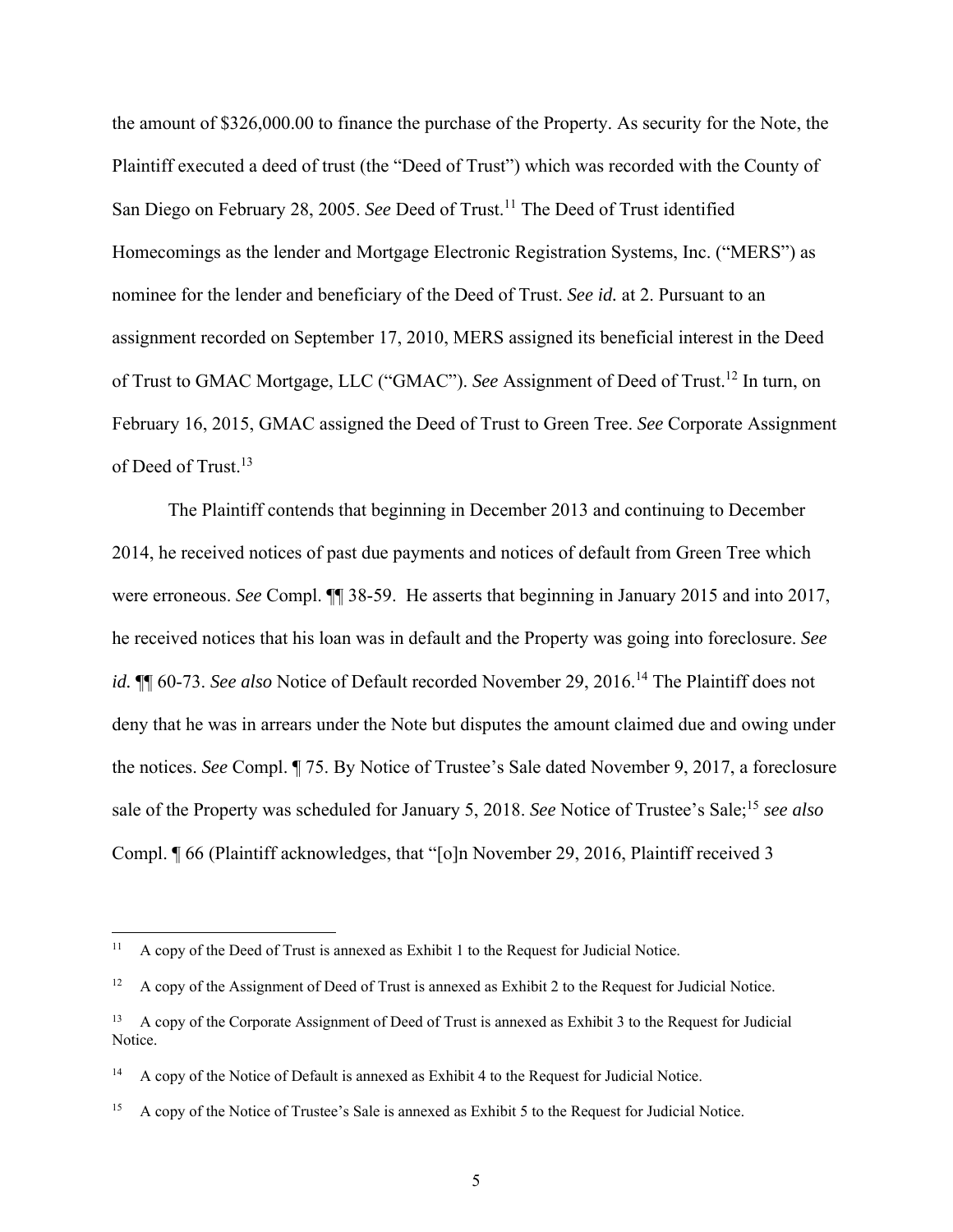[Notices of Default] with a sale date[.]"), *id.* ¶ 74 (noting the foreclosure sale was scheduled for January 1, 2018). On April 26, 2018, to avoid foreclosure of the Property, the Plaintiff commenced a case under chapter 13 of the Bankruptcy Code in the United States Bankruptcy Court for the Southern District of California (the "Chapter 13 Case"). *See* Compl. ¶ 79. *See also* Plaintiff's Voluntary Chapter 13 Petition.<sup>16</sup> In support of the petition, the Plaintiff filed Schedule A/B. In that schedule, the Plaintiff was asked to "Describe Your Financial Assets," and, in particular to state whether he "own[ed] or [had] any legal or equitable interest" in (i) "[c]laims against third parties, whether or not you have filed a lawsuit or made a demand for payment;" or (ii) "[o]ther contingent and unliquidated claims of every nature, including counterclaims of the debtor or any rights to setoff claims." *See* Schedule A/B, Part 4 ¶¶ 33, 34. The Plaintiff responded "No" to both questions; he did not disclose any of the claims he is asserting in the Complaint or any right to set-off against the Defendants. *See id.* On December 4, 2018, the bankruptcy court dismissed the Chapter 13 Case without prejudice. *See* Compl. ¶ 80; *see also* Notice of Entry of Order Dismissing Case.<sup>17</sup>

 After the bankruptcy court dismissed the case, Clear Recon Corp., as trustee under the Deed of Trust, sold the Property at a nonjudicial foreclosure sale (the "Foreclosure Sale") to Breckenridge for the sum of \$593,500.00. On January 15, 2019, the trustee recorded a Trustee's Deed Upon Sale to Breckenridge. *See* Trustee's Deed Upon Sale.<sup>18</sup> On January 23, 2019, Breckenridge commenced an unlawful detainer eviction action in the Superior Court for the State of California – San Diego County (the "California Superior Court") against the Plaintiff for

<sup>&</sup>lt;sup>16</sup> A copy of the Voluntary Chapter 13 Petition is annexed as Exhibit 6 to the Request for Judicial Notice.

<sup>&</sup>lt;sup>17</sup> A copy of the Notice of Entry of Order Dismissing Case is annexed as Exhibit 7 to the Request for Judicial Notice.

<sup>18</sup> A copy of the Trustee's Deed Upon Sale is annexed as Exhibit 8 to the Request for Judicial Notice.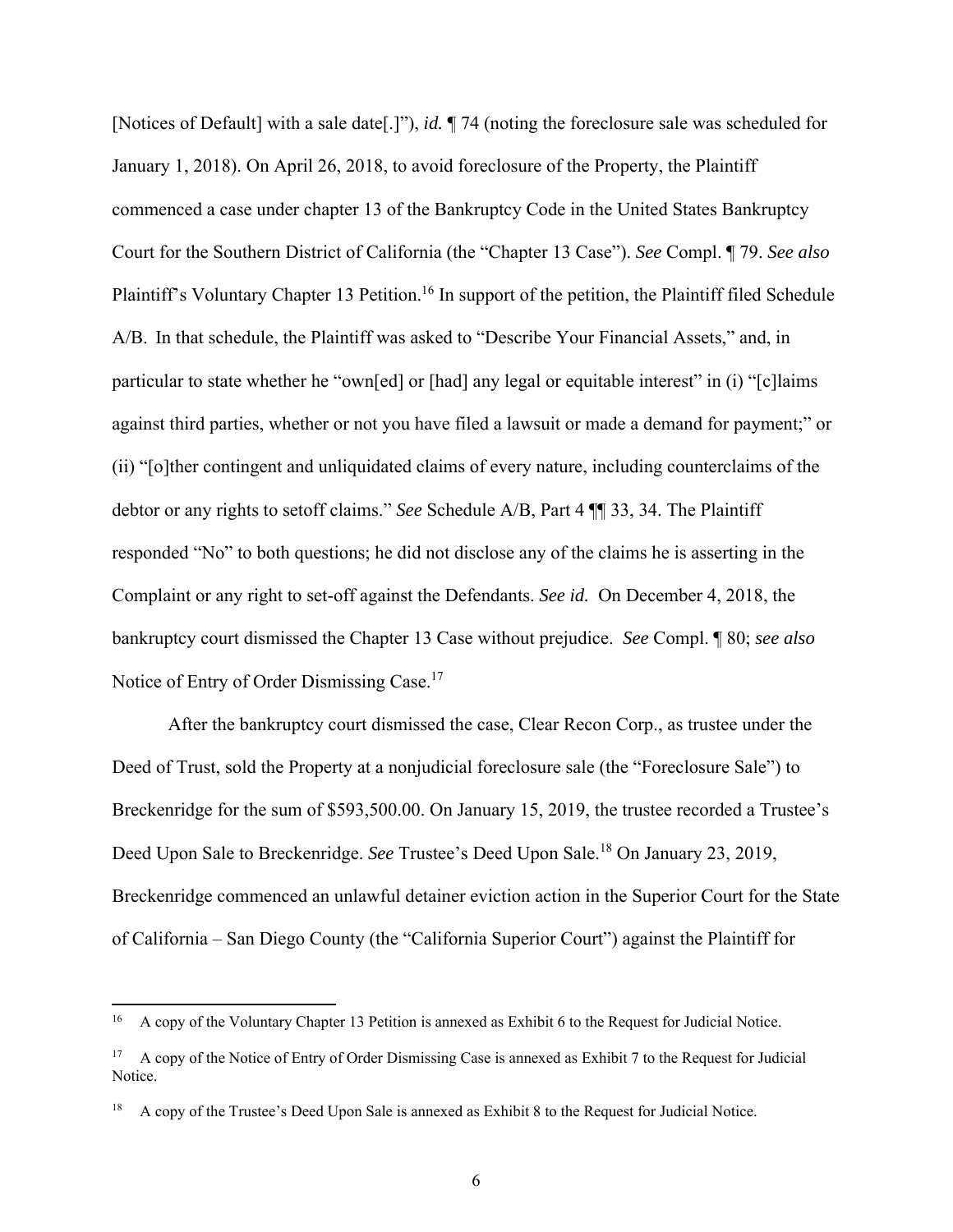damages and to obtain possession of the Property (the "Unlawful Detainer Action"). *See* Complaint for Unlawful Detainer Action.<sup>19</sup> In his answer filed in the Unlawful Detainer Action, the Plaintiff raised affirmative defenses, including that the trustee's sale was invalid and did not convey clear title to the Property to Breckenridge. *See* Answer - Unlawful Detainer Action ¶ 3k.20 The Plaintiff and Breckenridge subsequently entered into a Stipulated Agreement for Judgment or Dismissal in that action (the "Stipulated Judgment").<sup>21</sup> Pursuant to the Stipulated Judgment, Plaintiff agreed to surrender possession of the Property to Breckenridge on July 8, 2019 and to pay Breckenridge a monetary judgment of \$23,019.56. Stipulated Judgment at 1-2*.* The Stipulated Judgment conclusively resolved the complaint filed in the Unlawful Detainer Action in favor of Breckenridge.

# **The Chapter 11 Cases**

 On February 11, 2019 (the "Petition Date"), Ditech Holding Corporation (f/k/a Walter Investment Management Corp.) and certain of its affiliates ("Debtors") filed petitions for relief under chapter 11 of the Bankruptcy Code in this Court. Thereafter, the Debtors remained in possession and control of their business and assets as debtors in possession pursuant to sections 1107(a) and 1108 of the Bankruptcy Code. On September 26, 2019, the Debtors confirmed their Third Amended Plan, and on September 30, 2019, that plan became effective.<sup>22</sup>

<sup>&</sup>lt;sup>19</sup> A copy of the Complaint for Unlawful Detainer Action is annexed as Exhibit 9 to the Request for Judicial Notice.

<sup>&</sup>lt;sup>20</sup> A copy of the Answer - Unlawful Detainer Action is annexed as Exhibit 10 to the Request for Judicial Notice.

 $21$  A copy of the Stipulated Judgment is annexed as Exhibit 11 to the Request for Judicial Notice.

<sup>22</sup> *See Third Amended Joint Chapter 11 Plan of Ditech Holding Corporation and its Affiliated Debtors* [ECF No. 1326]; *Order Confirming Third Amended Joint Chapter 11 Plan of Ditech Holding Corporation and its Affiliated Debtors* [ECF No. 1404]; *Notice of (I) Entry of Order Confirming Third Amended Joint Chapter 11 Plan of Ditech Holding Corporation and its Affiliated Debtors, (II) Occurrence of Effective Date, and (III) Final Deadline for Filing Administrative Expense Claims* [ECF No. 1449].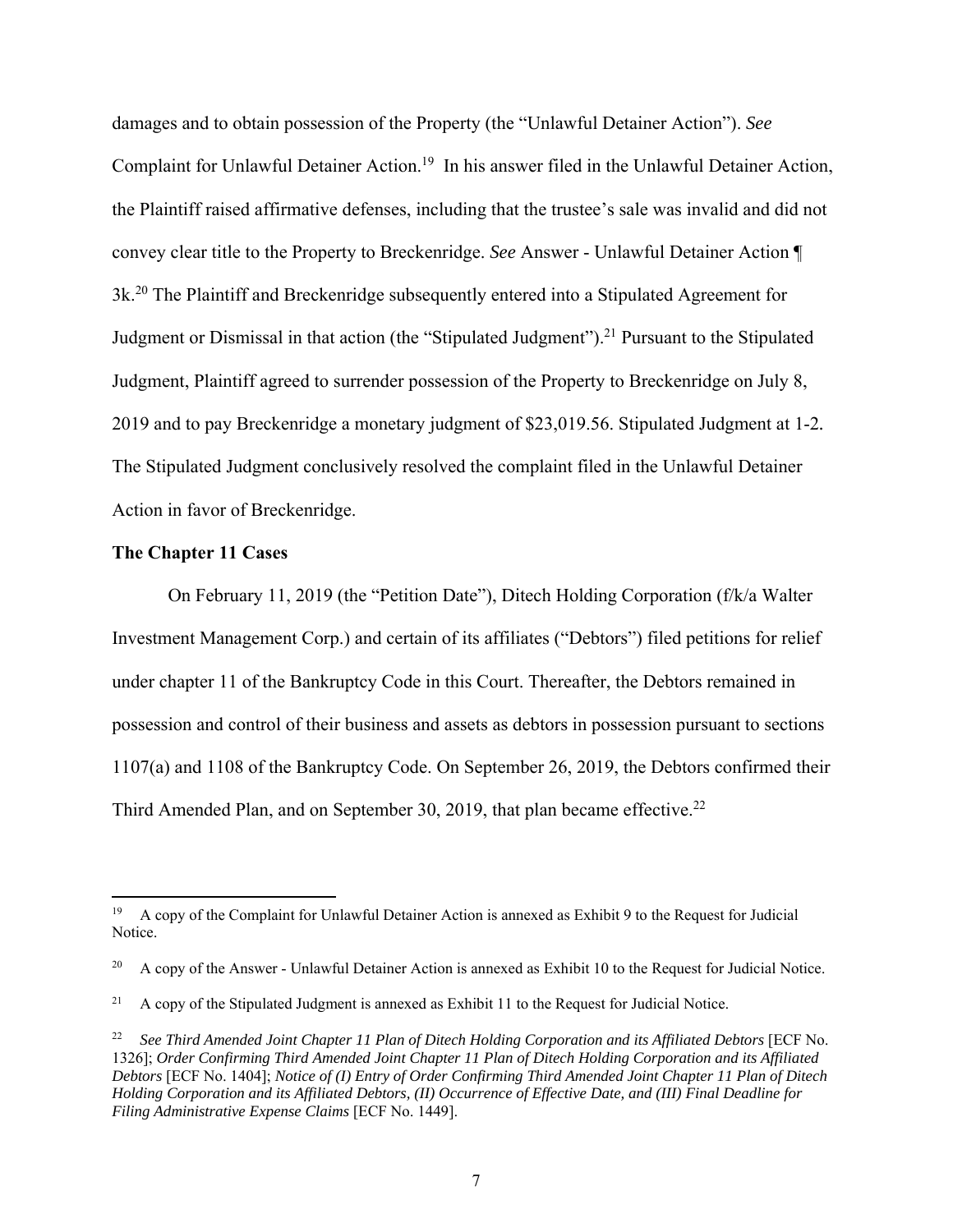# **The Adversary Proceeding**

 On May 15, 2019, the Plaintiff commenced this adversary proceeding by filing the Complaint.<sup>23</sup> On June 4, 2019, the Plaintiff recorded the Lis Pendens against the Property, but did not serve a copy on Breckenridge. *See* Motion to Expunge at 3. *See also* Lis Pendens.24 In substance, in the Complaint, the Plaintiff challenges the validity of the Foreclosure Sale. Plaintiff says that the sale was not authorized because the assignments of the beneficial interests in the Note and Deed of Trust to Green Tree were defective. He also asserts, for the same reason, that the Ditech Defendants improperly collected monthly payments from him on account of the Note. The Complaint contains nine causes of action. Two of the counts seek monetary damages solely against the Ditech Defendants; the remaining counts seek different forms of equitable relief against Breckenridge and/or the Ditech Defendants. The four Breckenridge Claims consist of:

Count 1: Declaratory Relief to determine the status of Defendants' Claims (pursuant to 28 U.S.C. §§ 2201, 2202) - seeking a declaration that the Defendants "have no right or interest in Plaintiff's Note, Deed of Trust, or the Property, which authorizes them, in fact or as a matter of law, to any benefit or right set forth in the Note and Deed of Trust, and consequently the 'sale' to Breckenridge is and was void an [sic] without any force or effect" and a determination of whether Ditech and Breckenridge's claims are enforceable. *See* Compl. ¶¶ 145, 147. The plaintiff also seeks punitive damages in an amount to be determined at trial. *Id.* ¶ 148.

Count 7: Cancellation of "Instruments."25 Plaintiff alleges that the following Instruments executed in connection with his Note and mortgage were falsely executed and recorded, and that the Defendants were not the lawful holders of such Instruments: (i) "Deed of Trust" recorded as Document No. 2005-0159780; (ii) "Deed" a/k/a "Deed Upon Foreclosure" recorded as Document No. 2019-

<sup>23</sup> *See Verified Complaint for: 1. Declaratory Relief [28 U.S.C. §§ 2201, 2202] 2. Quasi Contract 3. Negligence 4. Violation of 15 U.S.C. §1692, et seq. 5. Violation of California Business and Professions Code Section 17200, et seq. 6. Accounting 7. Cancellation of Instruments 8. Set Aside Trustee's Sale* [AP ECF No. 1] (the "Complaint" or "Compl.").

<sup>&</sup>lt;sup>24</sup> A copy of the Lis Pendens is annexed as Exhibit 12 to the Request for Judicial Notice – Motion to Expunge.

<sup>&</sup>lt;sup>25</sup> Plaintiff collectively refers to the Deed of Trust, the "Deed Upon Foreclosure" recorded as Document No. 2019-0014732, the "Deed of Trust" recorded as Document No. 2019-30756 and the Trustee's Deed upon Sale, as the "Instruments." The Court adopts this definition herein.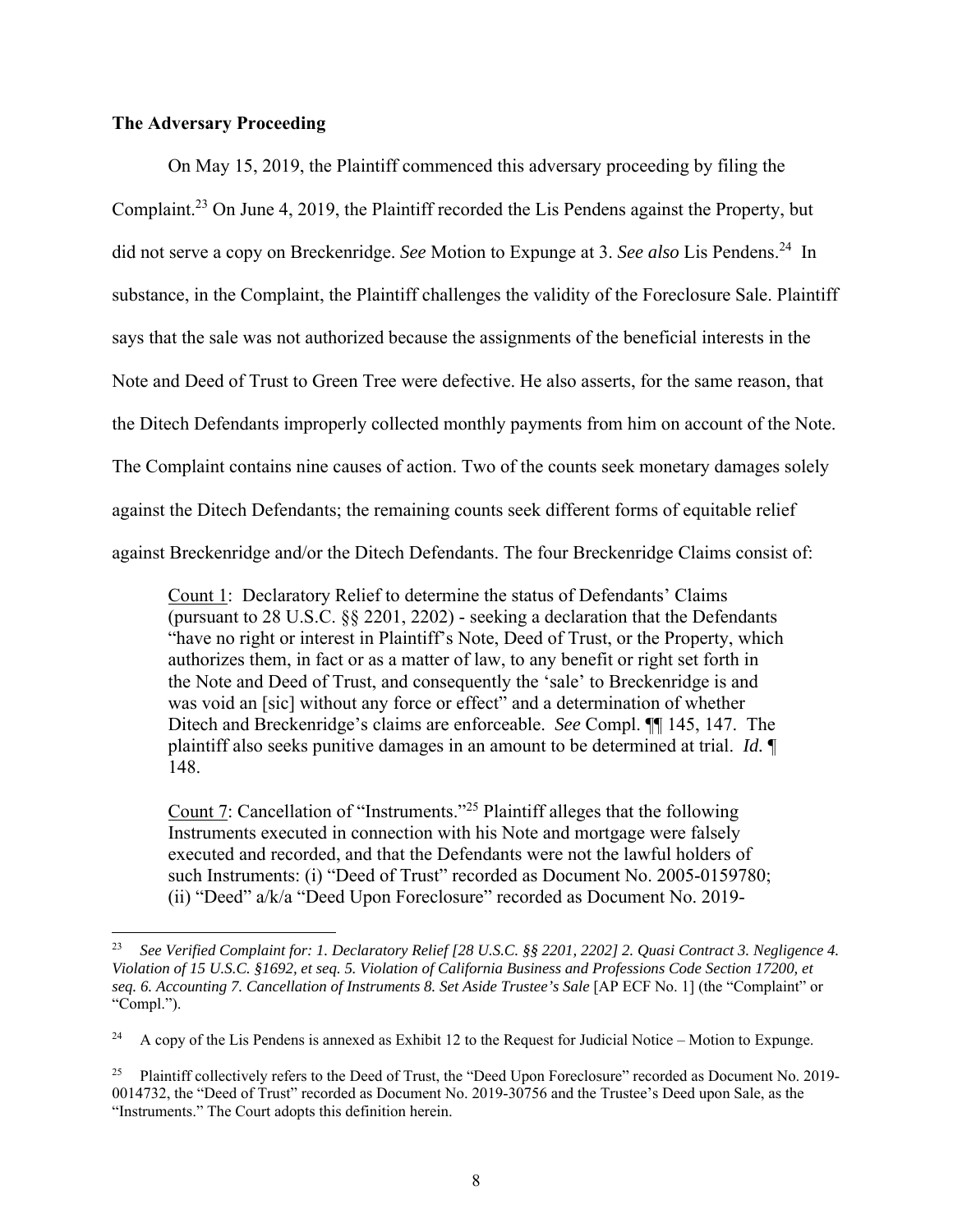0014732; (iii) "Deed of Trust" recorded as Document No. 2019-30756; and (iv) "Trustee's Deed upon Sale" executed in favor of Breckenridge and recorded with the San Diego County Recorder's Office on January 15, 2019. The Plaintiff requests that the Defendants return these Instruments to the Plaintiff for cancellation. *See id.* ¶¶ 185-191.

Count 8: Quiet Title. Plaintiff seeks a determination from this Court that Breckenridge's claims in the property are void as of January 10, 2019, and Breckenridge has no interest in the Property because the foreclosure sale was fraudulent and not a true sale since the Ditech Defendants did not have any legal interests to convey the Property. *See id.* ¶¶ 194-198. Plaintiff asserts that the Ditech Defendants, through their agents are in violation of federal law because the interest in the Note and Deed of Trust belongs to the successor of the actual lender, which is not the Ditech Defendants. *See id.* ¶¶ 196-197. He seeks a determination that the Ditech Defendants had no rights or interest to convey to Breckenridge in the Foreclosure Sale in January 2019.

Count 9: Set Aside Trustee's Sale. Plaintiff contends that the trustee's foreclosure was irregular and void *ab initio* because the Note was never properly assigned to the Ditech Defendants, who therefore, had no authority to conduct the foreclosure sale. *See id.* ¶¶ 111-113 [sic].

### **The Motions**

In the Motion, Breckenridge contends that the Court should dismiss the Breckenridge Claims with prejudice. It asserts that the Court lacks subject matter jurisdiction over the claims. *See* Motion ¶¶ A1-A2. It also contends that those claims fail as a matter of law (*id.* ¶¶ B1-B4), and in any event, that they are barred by application of the doctrines of collateral estoppel (*id.* ¶ A3), and judicial estoppel (*id.* ¶ A4), and because Breckenridge is a bona fide purchaser of the Property. *Id.*  $\mathbb{I}$  A5. Under California law, a party to an action who asserts a valid "real property claim" may file a lis pendens. Breckenridge asserts that the Court should grant the Motion to Expunge because the Plaintiff does not hold a "real property claim." *See generally* Motion to Expunge.

In his Opposition, the Plaintiff does not address the Motion to Expunge, at all, or any of Breckenridge's arguments in support of the Rule 12(b)(6) Motion. Rather, through counsel,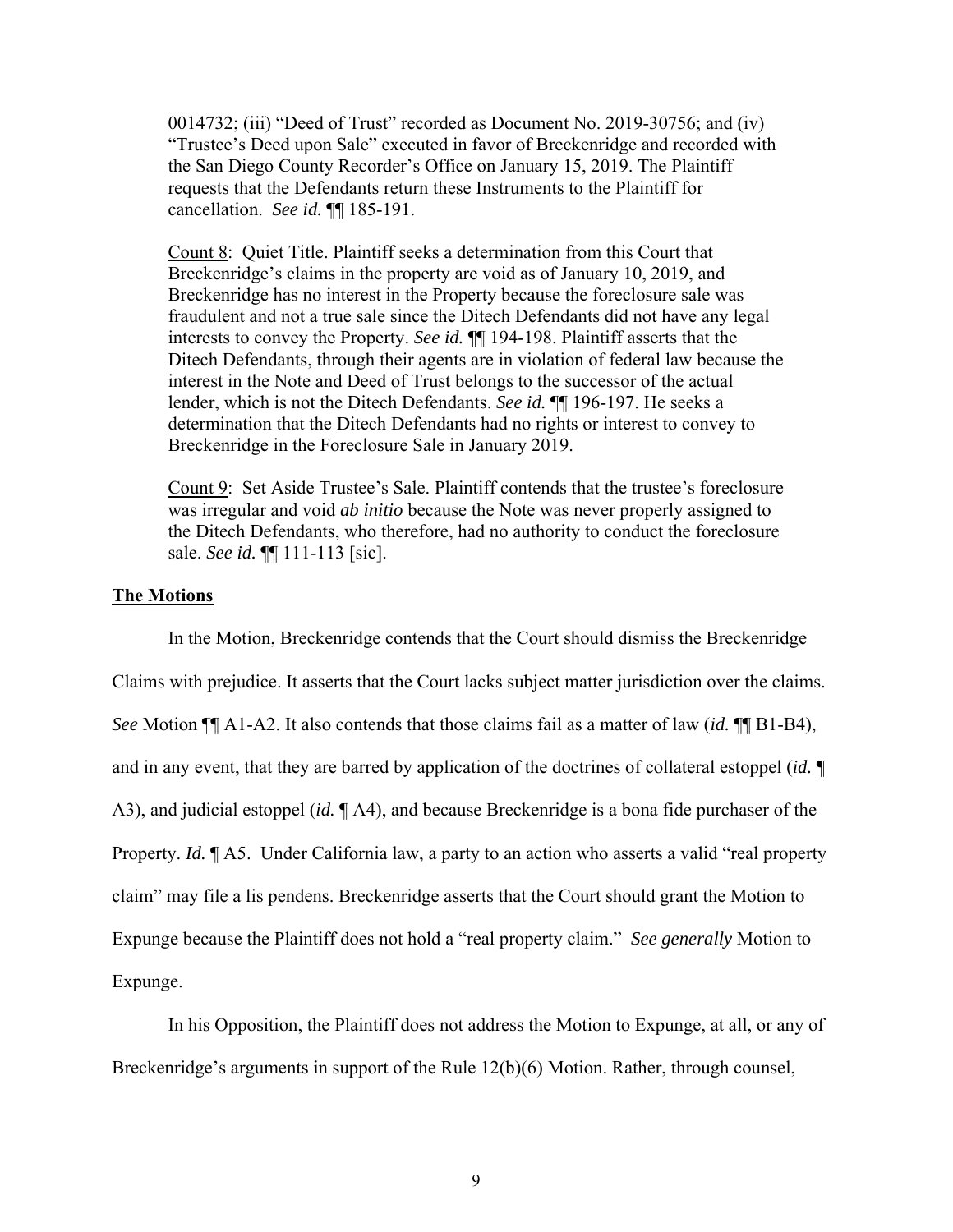Plaintiff asserts that he has alleged an actual controversy with Breckenridge sufficient to maintain a cause of action for declaratory judgment. Opposition ¶ D. He also argues that he has sufficiently alleged claims for negligence and quasi-contract, a claim under California Business and Professions Code §17200 and a claim for cancellation of Instruments. *Id.* ¶¶ E, F, H, J. However, he asserts only the last of those claims against Breckenridge. He also contends that the Ditech Defendants are "debt collectors' under the Fair Debt Collection Practices Act. *Id.* ¶ G. That too is irrelevant to Breckenridge. The Plaintiff also asserts that: (i) his cause of action has not been filed to interfere with a lawful nonjudicial foreclosure proceeding; (ii) he is not contending that improper securitization of the Note relieved him of his payment obligations and does not contend that the Note or Deed of Trust is void; and (iii) he has not asserted that possession of the Note is a prerequisite to foreclose on the Property. *Id.* ¶¶ A, B, C. Finally, he seeks leave of the Court to amend the Complaint to include the trustee under the Deed of Trust as a party herein. *Id.* at 2.

#### **Jurisdiction**

 In the Complaint, the Plaintiff asserts that the Court has jurisdiction over the claims in this action pursuant to 28 U.S.C. §§ 1331, 1343, 2201, 2202, 12 U.S.C. § 2605, 15 U.S.C. § 1692, and 42 U.S.C. § 1983. *See* Compl. ¶ 4. He also asserts that the Court has supplemental jurisdiction over the pendant state law claims under 28 U.S.C. § 1367, and that this is a core proceeding. *Id.* ¶¶ 5, 6. In support of the Motion, Breckenridge contends that the Court should dismiss the Breckenridge Claims with prejudice for lack of subject matter jurisdiction because they fall outside the Court's core jurisdiction. Motion ¶¶ A1-A2.

 Section 1334 of title 28 of the United States Code vests the district courts with "original but not exclusive jurisdiction of all civil proceedings arising under title 11, or arising in or

10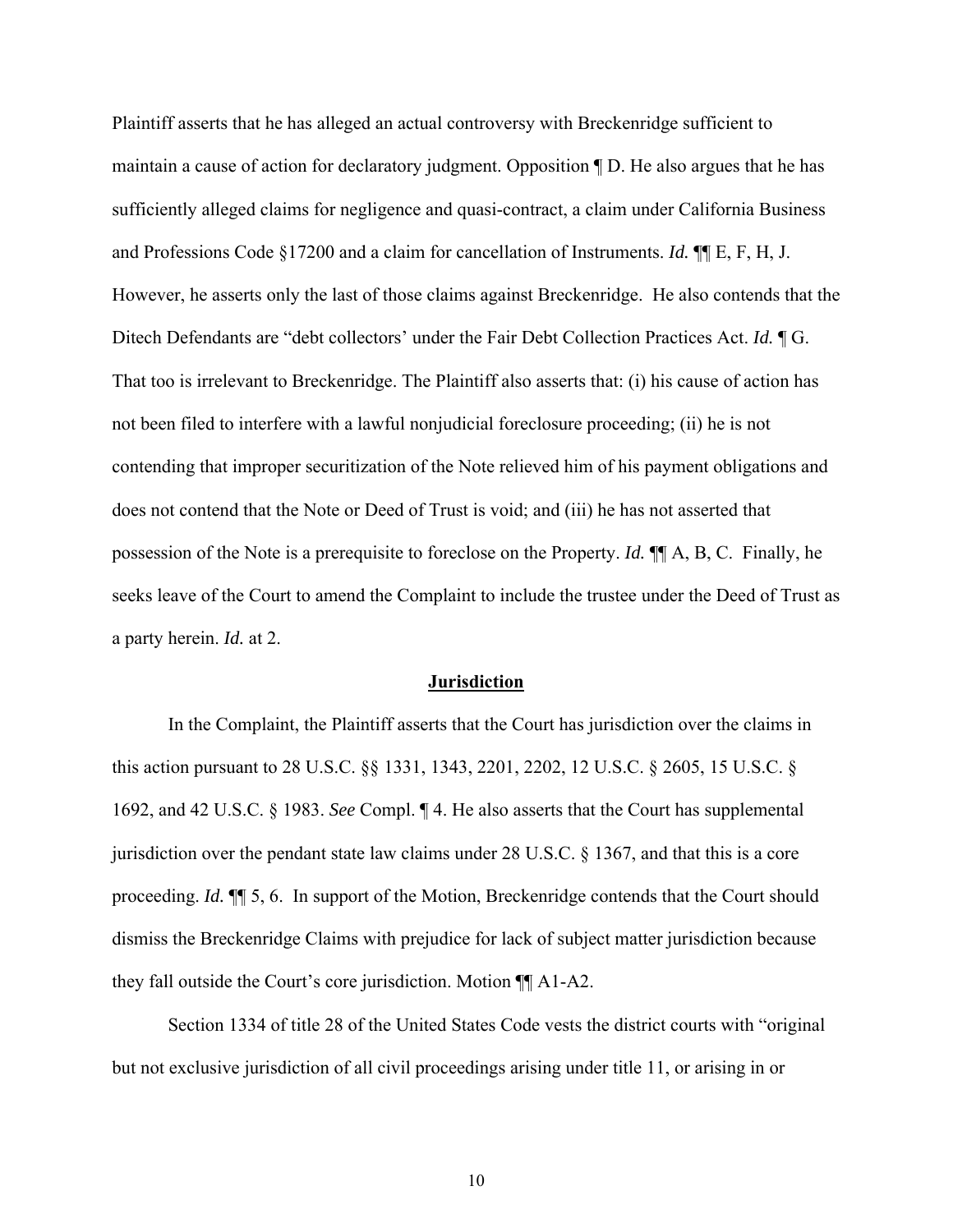related to cases under title 11." 28 U.S.C. § 1334(b). Pursuant to 28 U.S.C. § 157, the district courts may "refer" any or all of these proceedings "to the bankruptcy judges for the district." The United States District Court for the Southern District of New York has done so. *See Amended Standing Order of Reference* dated January 31, 2012 (Preska, C.J.). Once a proceeding has been referred to the bankruptcy court, "[t]he manner in which a bankruptcy judge may act. . . depends on the type of proceeding involved." *Stern v. Marshall,* 564 U.S. 462, 473 (2011). In that regard, and "[t]o satisfy constitutional limitations on the subject matter jurisdiction of the Article I bankruptcy courts, bankruptcy jurisdiction is divided into 'core' and 'non-core' jurisdiction." *In re Fairfield Sentry*, 458 B.R. 665, 674 (S.D.N.Y. 2011).

Bankruptcy core jurisdiction extends to all civil proceedings arising under title 11 or arising in a case under title 11. *See* 28 U.S.C. § 157(b)(1); *see also Wood v. Wood (In re Wood*), 825 F.2d 90, 96 (5th Cir.1987) ("[S]ection 157 apparently equates core proceedings with the categories of 'arising under' and 'arising in' proceedings."). A core proceeding, as a general matter, is one that invokes a substantive right under the Bankruptcy Code or that could arise only in the context of a bankruptcy case*. Binder v. Price Waterhouse Co., LLP (In re Resorts Int'l, Inc.*), 372 F.3d 154, 162-63 (3d Cir. 2004); *Wood,* 825 F.2d at 96-97. The Court previously determined that it has core jurisdiction over the claims for relief asserted in the Complaint against the Ditech Defendants. *See* Ditech Memo and Order at 4. Those claims plainly "arise in" the Chapter 11 Cases as they fall within the claim allowance process under 28 U.S.C. § 157(b)(2)(B). In contrast, the Plaintiff's claims against Breckenridge neither "arise under" title 11, nor "arise in" the Chapter 11 Cases. They are based on Breckenridge's prepetition conduct with the Plaintiff and arise under California state law. Accordingly, the claims fall outside the scope of the Court's core jurisdiction. *See Joremi Ener., Inc. v. Hershkowitz (In re New 118th*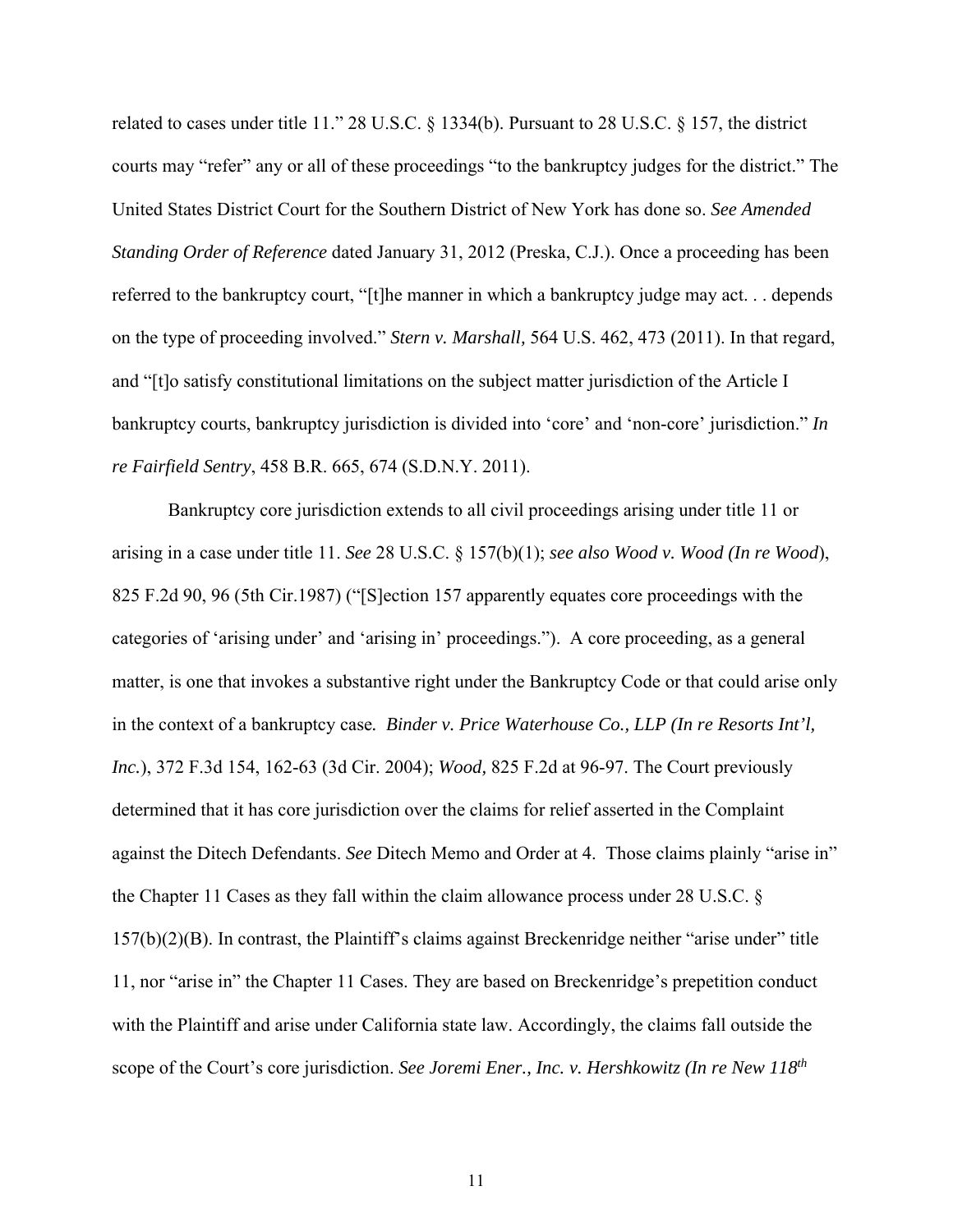*LLC)*, 396 B.R. 885, 890 (Bankr. S.D.N.Y. 2008) (finding that "garden-variety state law claim[s] between non-debtor parties" are non-core); *Scott v. Am. Sec. Ins. Co. (In re Scott),* 572 B.R. 492, 521 (Bankr. S.D.N.Y. 2017) (holding that state-law crossclaims between non-debtors do not fall within bankruptcy court's core jurisdiction). *See also Lead I JV, LP v. North Fork Bank*, 401 B.R. 571, 581-82 (Bankr. E.D.N.Y. 2009) (finding purely state law claims between non-debtors sounding in tort and contract law at best are related to non-core matters, not core matters). The fact that, as described below, the Plaintiff filed a proof of claim based on "Litigation" in these cases does not alter that conclusion. *See In re Holiday RV Superstores, Inc.,* 362 B.R. 126, 129 (D. Del. 2007) (finding the fact that plaintiffs "may have a claim against someone other than the estate for the same claim . . . [did] not transform a non-core proceeding into a core proceeding.").

Non-core proceedings are those that are not core "but that [are] otherwise related to a case under title 11." *See* 28 U.S.C. § 157(c)(1). *See also Stern v. Marshall*, 564 U.S. at 477 ("The terms 'non-core' and 'related' are synonymous.") (citation omitted). A dispute between third parties is "related to" a bankruptcy if "its outcome might have any conceivable effect on the bankruptcy estate." *Pfizer Inc. v. Law Offices of Peter G. Angelos (In re Quigley Co., Inc.),* 676 F.3d 45, 53 (2d Cir. 2012) (footnote omitted) (quoting *In re Cuyahoga Equip. Corp.*, 980 F.2d 110, 114 (2d Cir. 1992)). *Accord Parmalat Capital Fin. Ltd. v. Bank of Am. Corp.*, 639 F.3d 572, 579 (2d Cir. 2011) ("[A] civil proceeding is related to a title 11 case if the action's outcome might have any conceivable effect on the bankrupt estate." (internal quotation marks omitted)). The resolution of the Breckenridge Claims will have no effect on the administration of these Chapter 11 Cases. As of the Petition Date, the Debtors had no interest in the Property, and did not hold the Note or the Deed of Trust. *See* Ditech Dismissal Motion ¶ 10 ("At the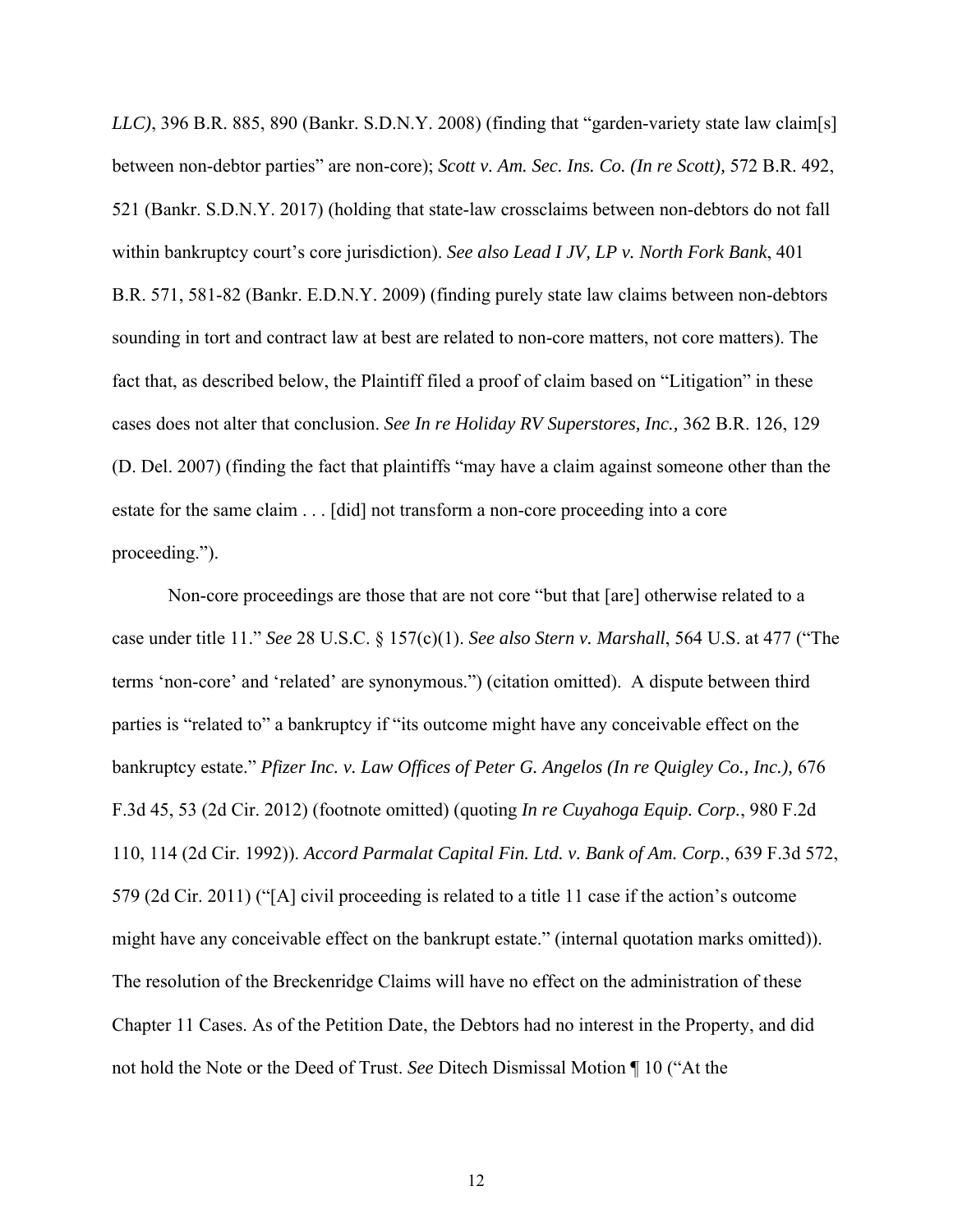commencement of these bankruptcy proceedings, the Ditech Defendants, by the Plaintiff's own pleadings, did not hold title or any other instrument over the Property, nor are they alleged to hold title now."). In those claims, the Plaintiff seeks a determination of Breckenridge's rights to and interest in the Property, and cancellation of the underlying title and security documents. Resolution of those claims will not impact the Debtors' estates or the administration of the Chapter 11 Cases, because the Property is not property of the Debtors' estates, and the Ditech Defendants have no interest in the Instruments. Those claims are not related to the Debtors' Chapter 11 Cases. *See, e.g., Baker Dev. Corp. v. Mulder (In re Mulder)*, 307 B.R. 637, 645-646 (Bankr. N.D. Ill. 2004) (explaining that "[a] dispute between third parties is related to a bankruptcy only if 'the dispute affects the amount of property for distribution [i.e., the debtor's estate] or the allocation of property among creditors[,]" and finding that non-debtor plaintiff's claims against non-debtor defendant for damages, reformation, quiet title, and specific performance were not claims related to the debtor's case because there would be no impact to the administration of the debtor's estate or distribution to the debtor's creditors) (citation omitted).

Section 1367(a) of title 28 of the United States Code, states, in part:

[I]n any civil action of which the district courts have original jurisdiction, the district courts shall have supplemental jurisdiction over all other claims that are so related to claims in the action within such original jurisdiction that they form part of the same case or controversy under Article III of the United States Constitution. Such supplemental jurisdiction shall include claims that involve the joinder or intervention of additional parties.

28 U.S.C. § 1367(a). The Second Circuit has held that a bankruptcy court may exercise supplemental jurisdiction under section 1367. *Lionel Corp. v. Civale & Trovato, Inc. (In re Lionel Corp.*), 29 F.3d 88, 92 (2d Cir. 1994). "This section allows a district court that has original jurisdiction over some claims in an action to exercise supplemental jurisdiction over additional claims that are part of the same case or controversy." *In re Enron Corp.,* 353 B.R. 51,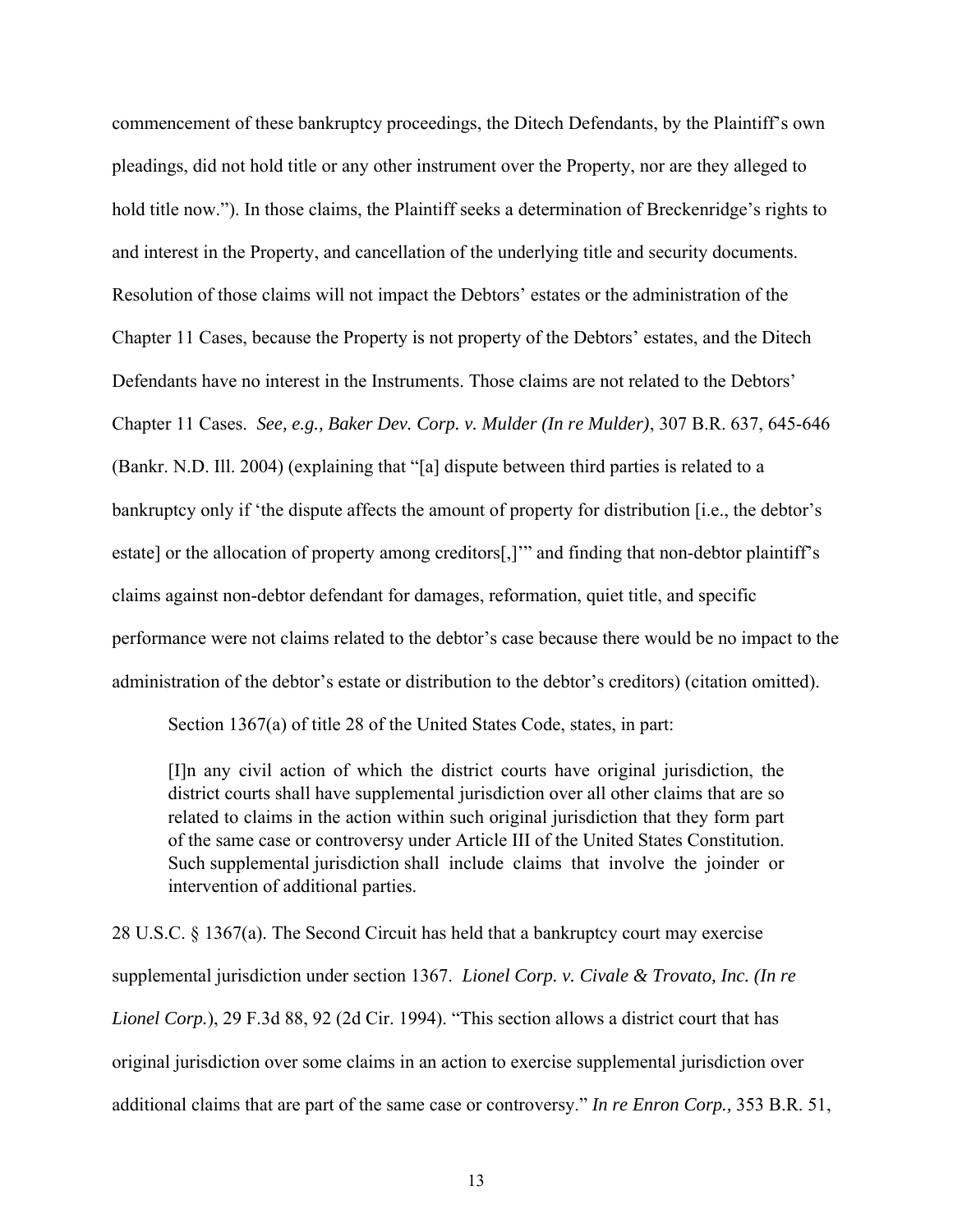55 (Bankr. S.D.N.Y. 2006) (citation omitted). Claims are "part of the same case or controversy" when they "derive from a common nucleus of operative fact," *Achtman v. Kirby, McInerney & Squire, LLP*, 464 F.3d 328, 335 (2d Cir. 2006) (quoting *Promisel v. First Am. Artificial Flowers Inc.*, 943 F.2d 251, 254 (2d Cir. 1991)), and "are such that [the claimant] would ordinarily be expected to try them all in one judicial proceeding. . . ." *Semi–Tech Litig. LLC v. Bankers Trust Co.*, 234 F.Supp.2d 297, 300 (S.D.N.Y. 2002) (quoting *Promisel*, 943 F.2d at 254). Those standards are satisfied here. The Court has core jurisdiction over the claims asserted against the Ditech Defendants in the Complaint. The Plaintiff is asserting the claims in Counts 1, 7, 8 and 9 against Breckenridge and the Ditech Defendants. Thus, those claims derive from the same operative facts, are part of the same controversy, and ordinarily would be tried together in state court. In resolving the Motion, the Court will exercise supplemental jurisdiction over the Breckenridge Claims. *See, e.g.*, *In re Radcliffe*, 317 B.R. 581, 590 (Bankr. D. Conn. 2004) (declining to dismiss plaintiff's third claim for declaratory judgment and constructive trust over debtor's residential property where claim was not core or related to debtor's bankruptcy case as it was exempt from property of the estate, because the court could exercise supplemental jurisdiction over such claim since the claim is based on the same facts and circumstances underlying the first and second claims relating to the purchase of the property).

 The Court cannot enter a final judgment in non-core matters without the parties' consent. *See* 28 U.S.C. § 157(c)(2). That consent may be express or implied and must be "knowing and voluntary." *Wellness Int'l Network, Ltd. v. Sharif*, 575 U.S. 665, 685 (2015). In determining whether that standard is satisfied, a court must consider whether "the litigant or counsel was made aware of the need for consent and the right to refuse it, and still voluntarily appeared to try the case" before the bankruptcy court. *Roell v. Withrow,* 538 U.S. 580, 590 (2003). In making

14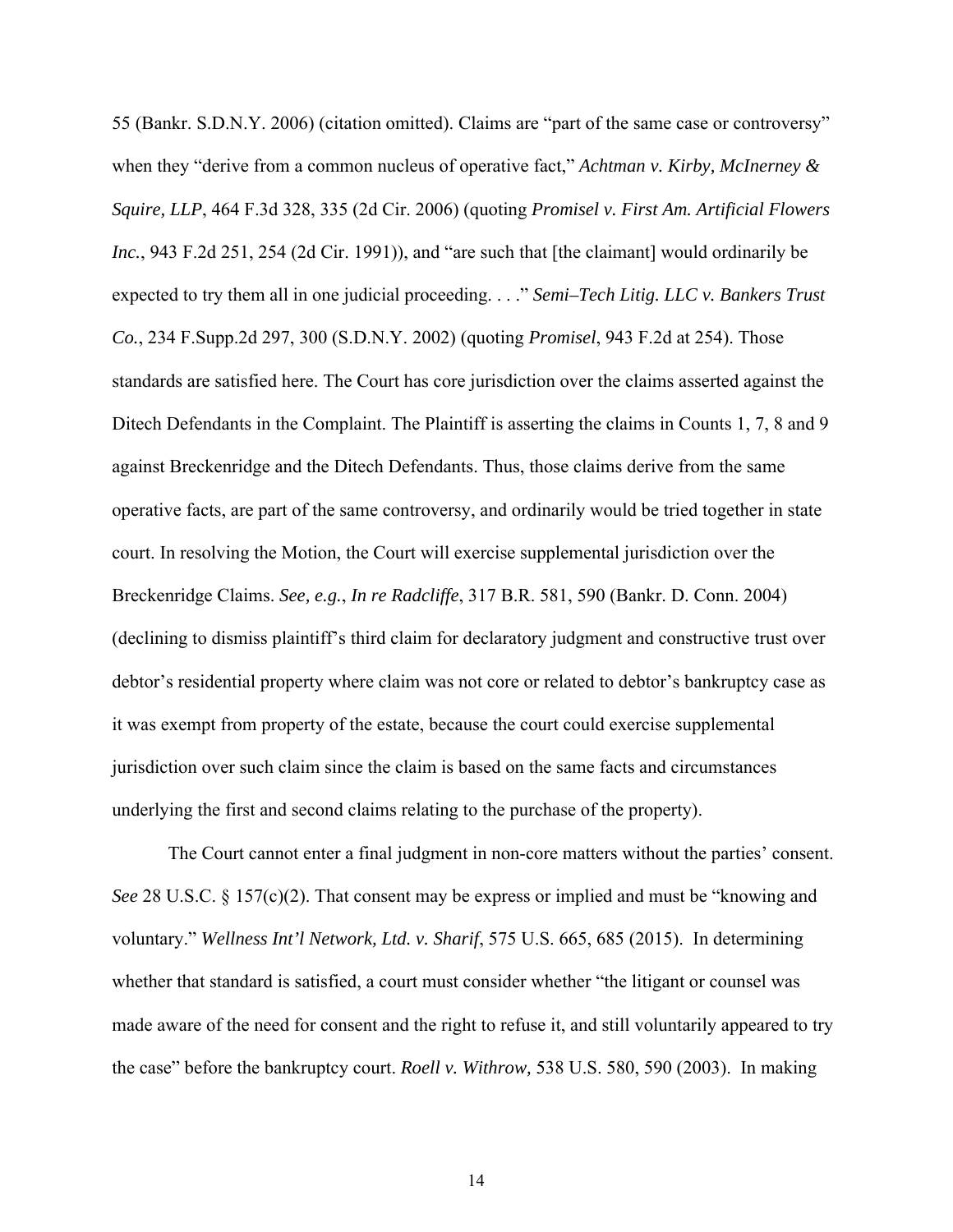that assessment a court may undertake "a deeply factbound analysis of the procedural history" in the proceeding. *Wellness*, 575 U.S. at 685. Here the Court focuses on the parties' pleadings, as the procedural history consists merely of the filing of the Complaint and the Motion.

 Under Bankruptcy Rules 7008 and 7012(b), parties must state in their pleadings whether they consent to final adjudication by the bankruptcy court. *See* Fed. R. Bankr. P. 7008 ("In an adversary proceeding before a bankruptcy court, the complaint. . . shall contain a statement that the pleader does or does not consent to entry of final orders or judgment by the bankruptcy court."); Fed. R. Bankr. P. 7012(b) ("Rule 12(b)-(i) FR Civ P applies in adversary proceedings. A responsive pleading shall include a statement that the party does or does not consent to entry of final orders or judgment by the bankruptcy court."). The Plaintiff failed to include the statement in the Complaint called for under Bankruptcy Rule 7008. However, in the Complaint he invoked the Court's supplemental jurisdiction (Compl. ¶ 5) and asked the Court to issue a final judgment awarding him multiple forms of relief against Breckenridge. *See id.* ¶¶ 199-209. Through that conduct, he plainly consented to the entry of a final judgment by this Court. So did Breckenridge. In the Motion, Breckenridge asserted that the Court lacked core jurisdiction over the adversary proceeding, but plainly consented to the Court entering a final judgment dismissing the Complaint. Both parties were represented by counsel and neither challenged the Court's authority to enter a final judgment resolving the Motion. Both parties consented to this Court's entry of a final judgment resolving the Motion.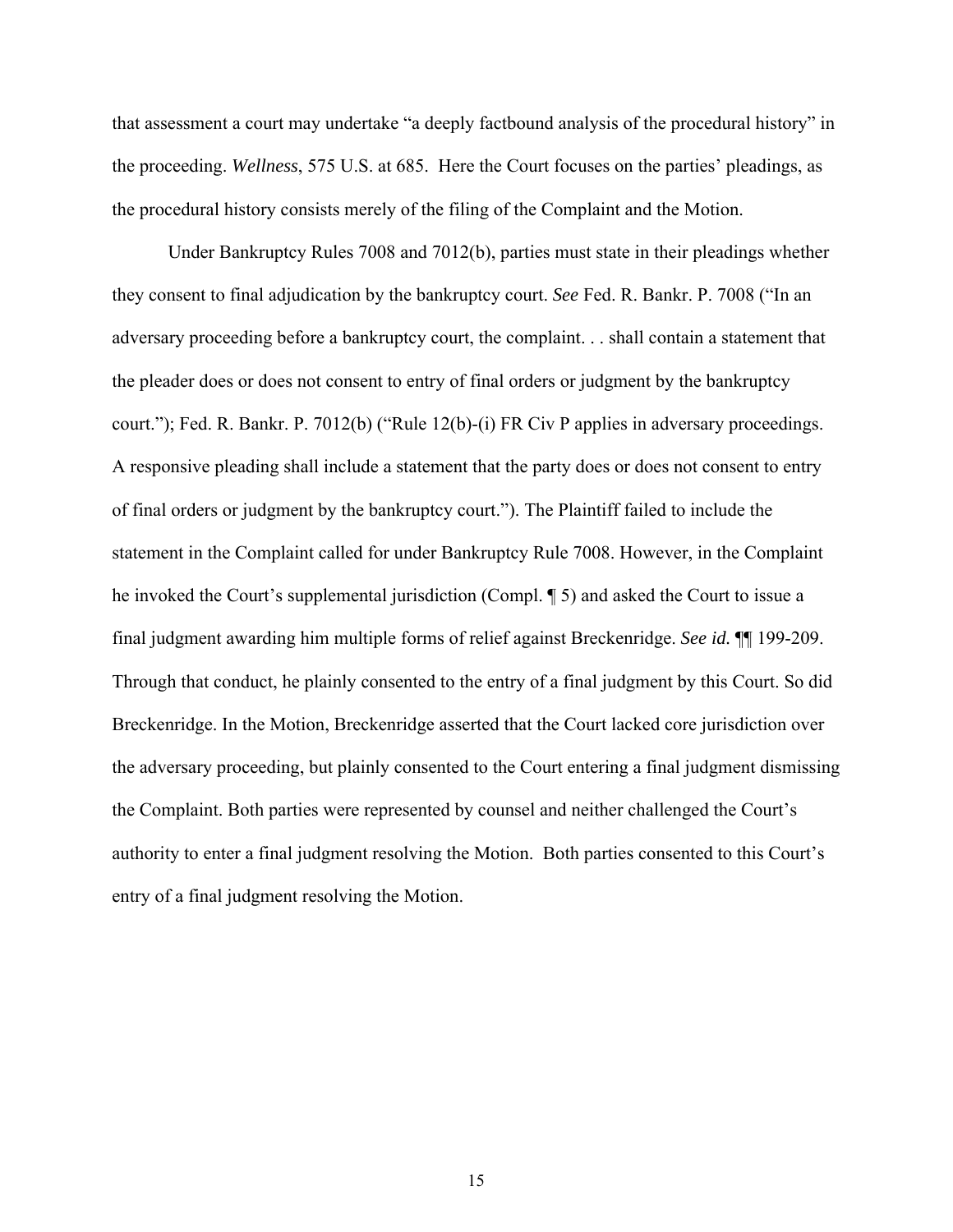# **Discussion**<sup>26</sup>

# **The Rule 12(b)(6) Motion**

The Court turns to the merits of the Motion. In doing so, the Court first considers whether the Breckenridge Claims as pled, state grounds for relief against Breckenridge under applicable law. As explained below, the Court finds that they fail to do so. In considering Breckenridge's alternative arguments, the Court finds that the Plaintiff cannot cure the pleading deficiencies for those claims because, in any event, the Plaintiff is collaterally estopped (but not judicially estopped) from asserting them and because the Plaintiff is a bona fide purchaser who paid value for the Property. Finally, the Court rejects the Plaintiff's request for leave to file an amended complaint as futile.

# Legal Standards Applicable to Rule 12(b)(6) Motion

Rule  $12(b)(6)$  provides that a party may seek to dismiss a complaint "for failure to state a claim upon which relief can be granted[.]" Fed. R. Civ. P.  $12(b)(6)$ . A Rule  $12(b)(6)$  motion is "designed to test the legal sufficiency of the complaint, and thus, does not require the [c]ourt to examine the evidence at issue." *DeJesus v. Sears, Roebuck & Co.*, 87 F.3d 65, 69 (2d Cir. 1996) (citing *Carey v. Mt. Desert Island Hosp.*, 910 F. Supp. 7, 9 (D. Me. 1995)); *see also Chance v. Armstrong,* 143 F.3d 698, 701 (2d Cir. 1998) (noting that under Rule 12(b)(6), the issue "is not whether a plaintiff is likely to prevail ultimately, but whether the claimant is entitled to offer evidence to support the claims" (quoting *Branham v. Meachum,* 77 F.3d 626, 628 (2d Cir. 1996))). "To survive a motion to dismiss, a complaint must contain sufficient factual matter,

<sup>&</sup>lt;sup>26</sup> The Property is located in San Diego, California, so California law governs the substantive law of this action. *See Blecher v. Cooperstein (In re Cooperstein),* 7 B.R. 618, 621 (Bankr. S.D.N.Y. 1980) (noting that "rights to property affixed to realty are governed by the law of the situs of the realty"); *United States v. Certain Parcels of*  Land, 131 F. Supp. 65, 70 (S.D. Cal. 1955); ("[R]ealty is governed by the law of the place where situated-California.") (citation omitted); CAL. CIV. CODE § 755 (West 1872) ("Real property within this State is governed by the law of this State, except where the title is in the United States.").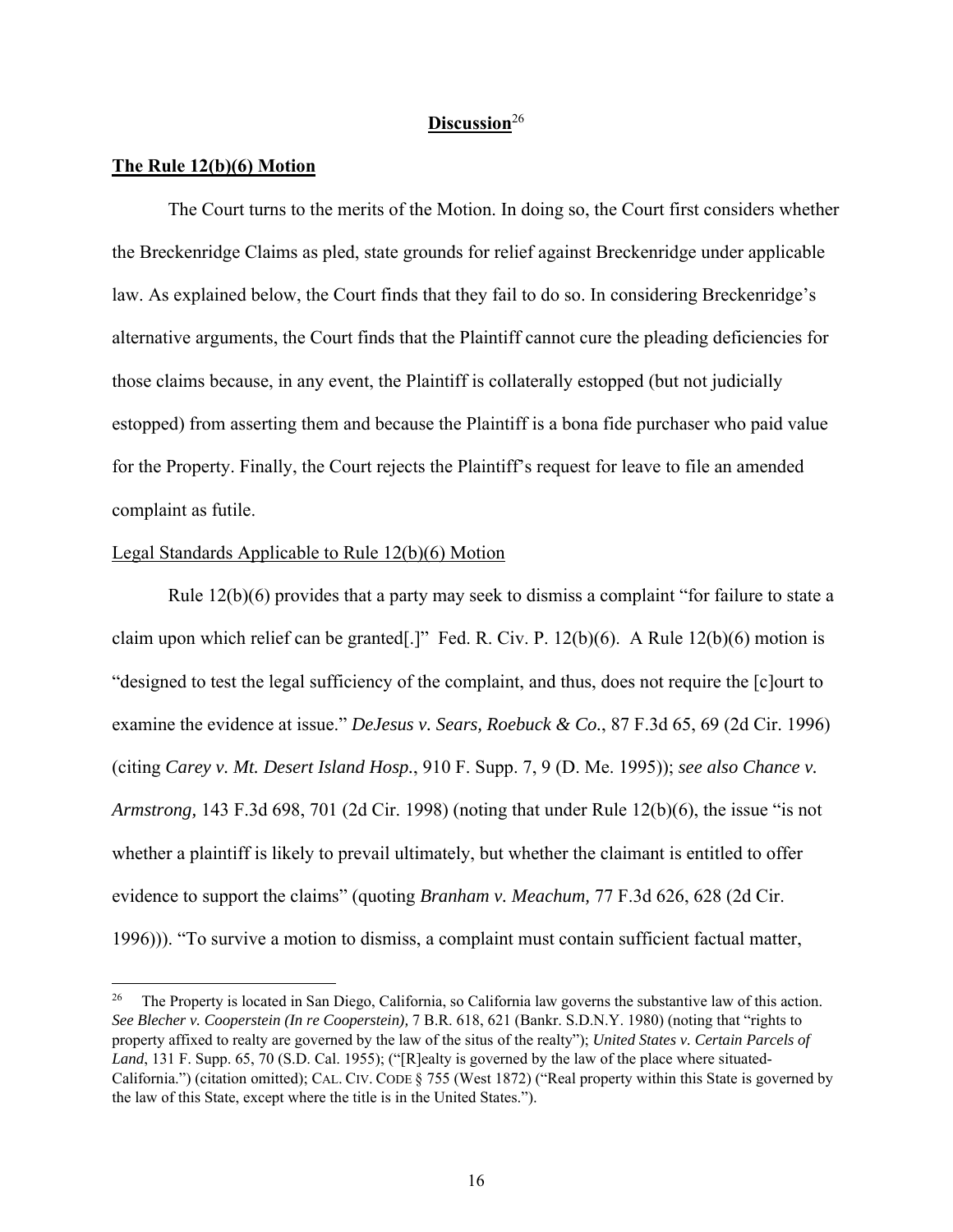accepted as true, to 'state a claim to relief that is plausible on its face.'" *Ashcroft v. Iqbal,* 556 U.S. 662, 678 (2009) ("*Iqbal*") (quoting *Bell Atl. Corp. v. Twombly,* 550 U.S. 544, 570 (2007) ("*Twombly*")). A claim is facially plausible "when the plaintiff pleads factual content that allows the court to draw the reasonable inference that the defendant is liable for the misconduct alleged." *Id.* (citing *Twombly*, 550 U.S. at 556). In resolving a Rule 12(b)(6) motion, a court must "accept all factual allegations in the complaint as true," even if the allegations are doubtful in fact. *Tellabs, Inc. v. Makor Issues & Rights, Ltd.,* 551 U.S. 308, 309 (2007) ("*Tellabs*"); *see also Twombly,* 550 U.S. at 544.

 Courts assess the sufficiency of the complaint in light of the pleading requirements in Rule 8 of the Federal Rules of Civil Procedure ("Rule 8").<sup>27</sup> Rule 8(a)(2) provides that a complaint must contain "a short and plain statement of the claim showing that the pleader is entitled to relief[.]" Fed. R. Civ. P. 8(a)(2). Under Rule 8's "liberal" notice pleading standards, "the pleader need only set forth a short and plain statement of the claim showing that the pleader is entitled to relief." *Liquidation Tr. v. Daimler AG (In re Old CarCo LLC)*, 435 B.R. 169, 176 (Bankr. S.D.N.Y. 2010) (citation omitted); *see also Swierkiewicz v. Sorema N.A.*, 534 U.S. 506, 514 (2002) ("The liberal notice pleading of Rule 8(a) is the starting point of a simplified pleading system, which was adopted to focus litigation on the merits of a claim."). The "short and plain statement" called for in Rule 8 must provide "enough facts to state a claim to relief that is plausible on its face." *Twombly*, 550 U.S. at 547. In other words, the plaintiff must plead "factual content that allows the court to draw the reasonable inference that the defendant is liable for the misconduct alleged." *Iqbal,* 556 U.S. at 678. Further, the Court "must consider the complaint in its entirety, as well as other sources courts ordinarily examine when ruling on Rule 12(b)(6)

<sup>&</sup>lt;sup>27</sup> Rule 8 is made applicable herein by Bankruptcy Rule 7008.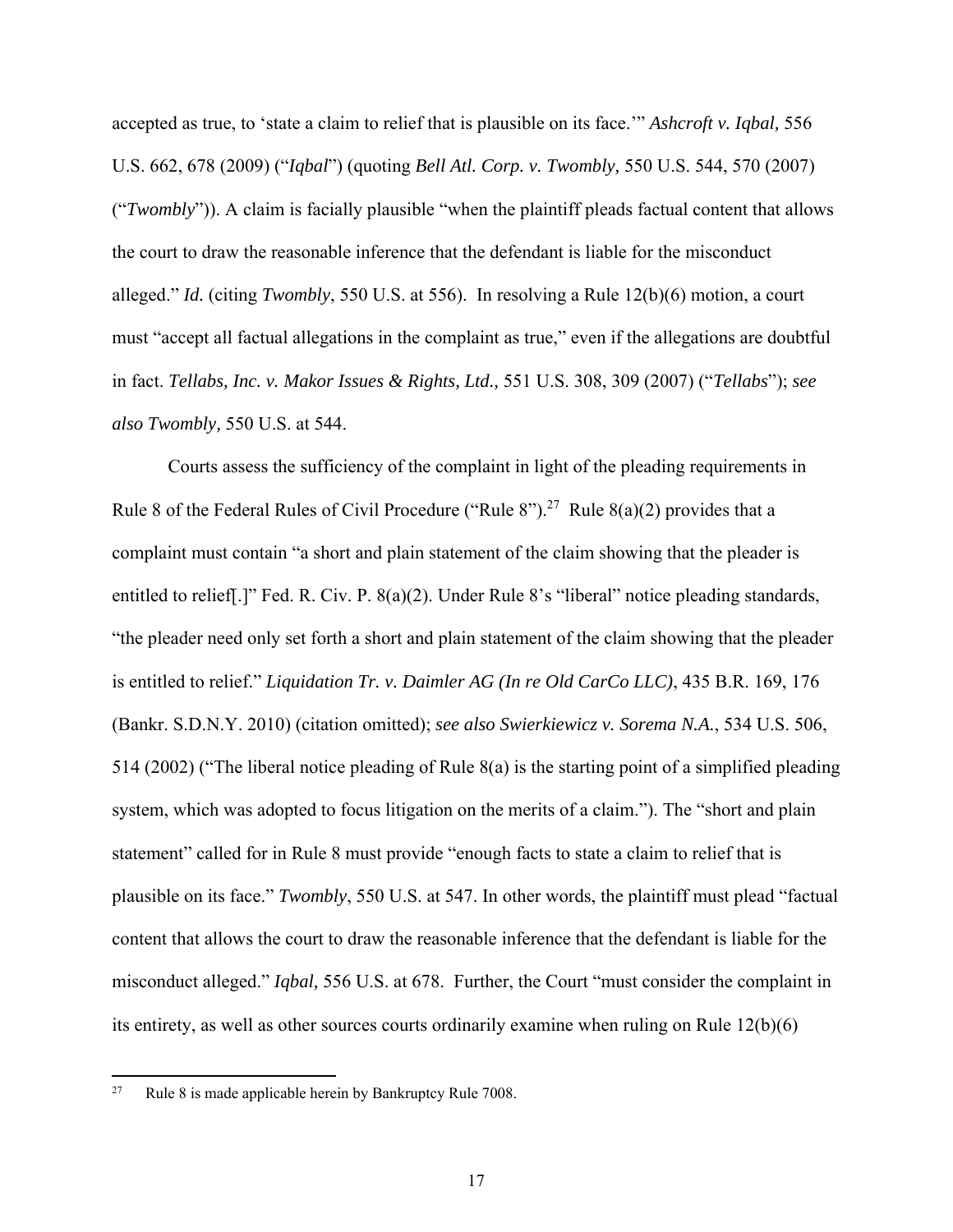motions to dismiss, in particular, documents incorporated into the complaint by reference, and matters of which a court may take judicial notice." *Tellabs*, 551 U.S. at 322.

# Whether The Breckenridge Claims State Claims For Relief Under Applicable Law

# **Count 7 - Cancellation of Instruments**

Under California Civil Code section 3412, "[a] written instrument, in respect to which there is a reasonable apprehension that if left outstanding it may cause serious injury to a person against whom it is void or voidable, may, upon his application, be so adjudged, and ordered to be delivered up or canceled." CAL. CIV. CODE § 3412 (West 1872). To state a claim to cancel an instrument under section 3412, the Plaintiff must allege facts demonstrating that "(1) the instrument is void or voidable due to, for example, fraud; and (2) there is a reasonable apprehension of serious injury including pecuniary loss or the prejudicial alteration of one's position." *U.S. Bank Nat'l Assn. v. Naifeh,* 1 Cal. App. 5th 767, 778, 205 Cal. Rptr. 3d 120, 128 (2016), *as modified on denial of reh'g* (Aug. 17, 2016) (citation omitted). *See also Thompson v. Ioane*, 11 Cal. App. 5th 1180, 1194, 218 Cal. Rptr. 3d 501, 512 (2017).

 Plaintiff claims, without asserting any factual support, that the assignments of the Deed of Trust by MERS to GMAC, and from GMAC to Green Tree, are invalid. *See* Compl. ¶¶ 88, 93, 94, 97, 103, 137, 139. In resolving the Motion, the Court need not give weight to those conclusory allegations. *See Iqbal,* 556 U.S. at 686 ("the Federal Rules do not require courts to credit a complaint's conclusory statements without reference to its factual context."). To state a claim under section 3412, the Plaintiff "must provide facts, not mere conclusions, showing the apparent validity of the instrument designated, and point out the reason for asserting that it is actually invalid." *Santana v. BSI Fin. Servs. Inc.,* 495 F. Supp. 3d 926, 950 (S.D. Cal. 2020)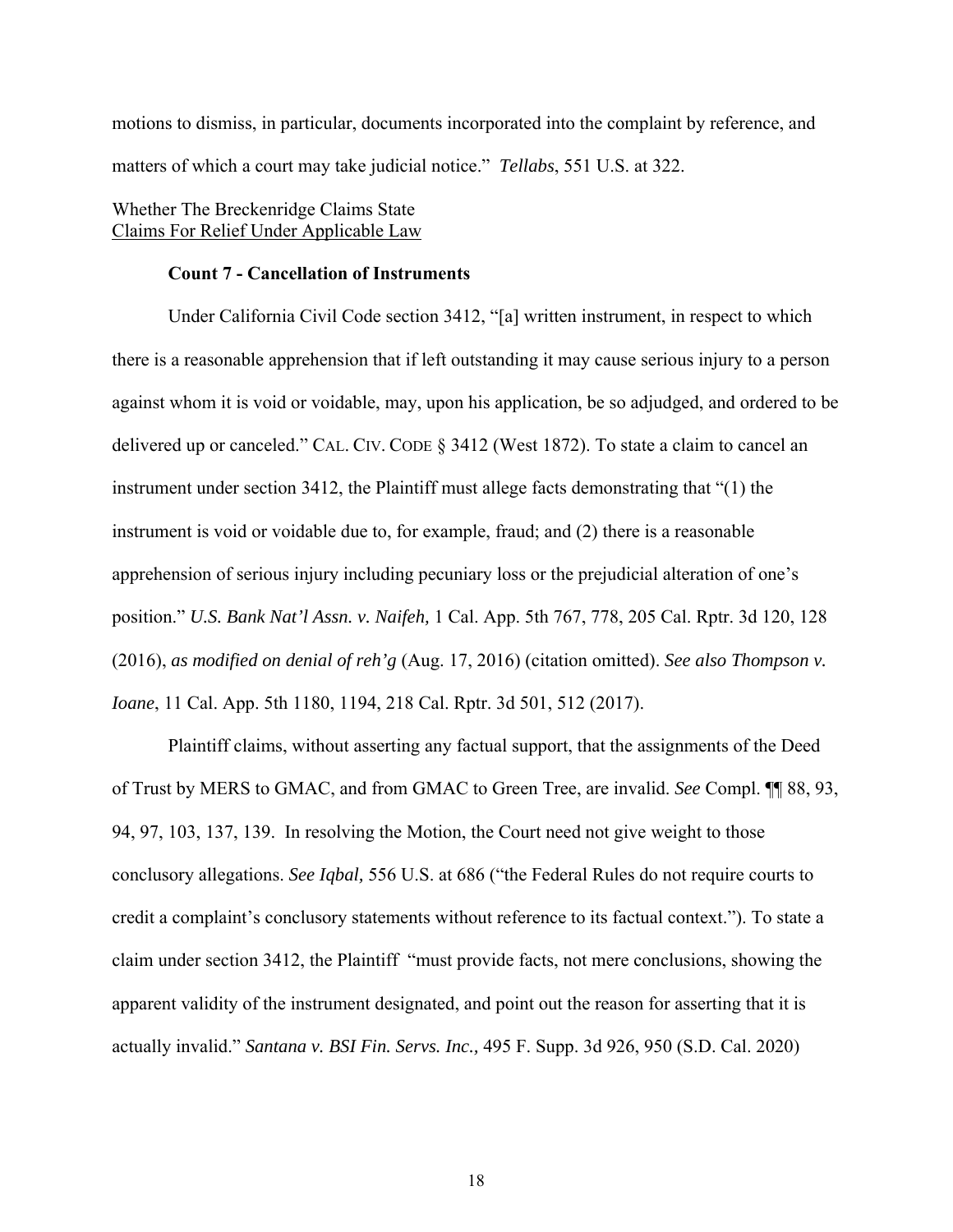(internal quotation marks omitted) (citing *Ephraim v. Metropolitan Trust Co. of California*, 28 Cal. 2d 824, 833, 172 P.2d 501 (1946)). He has failed to meet that burden.

 The documents of record demonstrate that MERS assigned the Deed of Trust to GMAC, and that GMAC assigned the Deed of Trust to Green Tree. *See* Assignment of Deed of Trust; Corporate Assignment of Deed of Trust. The Plaintiff acknowledges that he "received a transfer notice. . . stating the loan was being transferred from GMAC to Green Tree[,]" (Compl. 1 20), that as of July 2016, he was aware that "Green Tree. . . was now a part of Ditech" (*id*. ¶ 64), and that he sent payments due under the Deed of Trust to Ditech. *Id.* ¶ 68. The assignments clearly demonstrate that the Deed of Trust was properly transferred to Green Tree. In the Stipulated Judgment, the Plaintiff confirmed the authenticity of the Instruments. *See* Stipulated Judgment at 2. There are no facts of record demonstrating that the Instruments are void or voidable. Moreover, to the extent that the Complaint could be read to plead such facts, the Court will not construe those facts as true in resolving the Motion because they are directly contradicted by the documents of record. *See In re Livent, Inc. Noteholders Sec. Litig.,* 151 F. Supp. 2d 371, 405-406 (S.D.N.Y. 2001) ("[A] court need not feel constrained to accept as truth conflicting pleadings. . . that are contradicted. . . by documents upon which its pleadings rely, or by facts of which the court may take judicial notice.").

 The Plaintiff has not, and cannot, state a claim for relief under section 3412 of the California Civil Code. The Court dismisses Count 7 of the Complaint.

### **Count 8 – Quiet Title**

 The Plaintiff contends that Breckenridge's claim to title to the Property, although valid on its face, is invalid and unenforceable because Breckenridge acquired the Property by way of a fraudulent transfer, since Green Tree had no right to sell the Property at the Foreclosure Sale.

19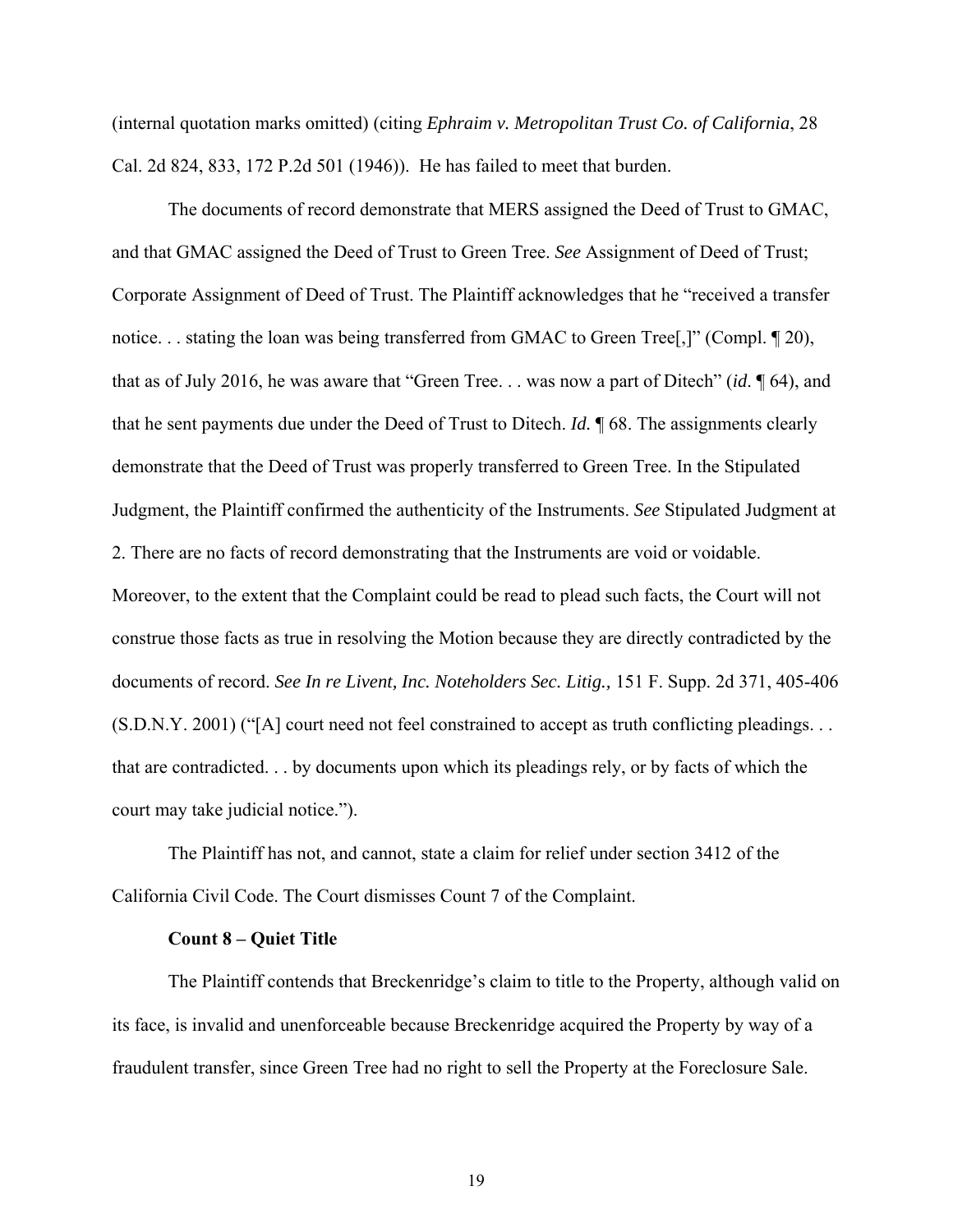Compl. ¶¶ 195, 197. In Count 8, Plaintiff asks the Court to quiet title to the Property now owned by Breckenridge on the grounds that Breckenridge acquired no interest in the Property through the Foreclosure Sale. *Id.* ¶ 198.

 Under California law, a complaint to quiet title must be verified and include: (1) a legal description and street address of the subject real property; (2) the title of plaintiff as to which determination is sought and the basis of the title; (3) the adverse claims to the title of the plaintiff against which a determination is sought; (4) the date as of which the determination is sought; and (5) a prayer for the determination of the title of the plaintiff against the adverse claims. *See* CAL. CIV. PROC. CODE § 761.020 (West 1980). The Complaint fails to satisfy those standards.<sup>28</sup> To state a claim to quiet title to the Property, the Plaintiff must demonstrate that he has title to the Property, not that there are weaknesses to Breckenridge's title. *See id*. § 761.020(b) (a complaint to quiet title shall include "[t]he title of the plaintiff as to which a determination under this chapter is sought and the basis of the title."). *See also Thompson v. Ioane*, 11 Cal.App.5th at 1195 ("The plaintiff may recover only upon the strength of his or her own title. . . and not upon the weakness of the defendant's title."). For that reason, it is settled that where, as here, the Foreclosure Sale has occurred, a quiet title action provides no relief to the Plaintiff. *Eng v. Dimon*, No. 11-3173 MMC, 2012 WL 3659600, at \*2 (N.D. Cal. Aug. 24, 2012) ("[A] Cause of Action for Quiet Title is an improper means of challenging a foreclosure where, as here, the foreclosure has already occurred."); *Murphy v. Wells Fargo Bank, N.A*., No. C 10-5837 MMC, 2011 WL 6182422, at \*2 (N.D. Cal. Dec. 13, 2011) ("Quiet title is not a viable claim, however, where, as here, a foreclosure and sale already have occurred."); *Lopez v. Chase Home Fin., LLC,* No. CV F 09-0449 LJO GSA, 2009 WL 981676, at \*7 (E.D. Cal. Apr. 9, 2009) ("If the

<sup>28</sup> Although Plaintiff styles his Complaint as a "Verified Complaint," the Complaint is not verified. The Court understands that the Plaintiff can cure that defect.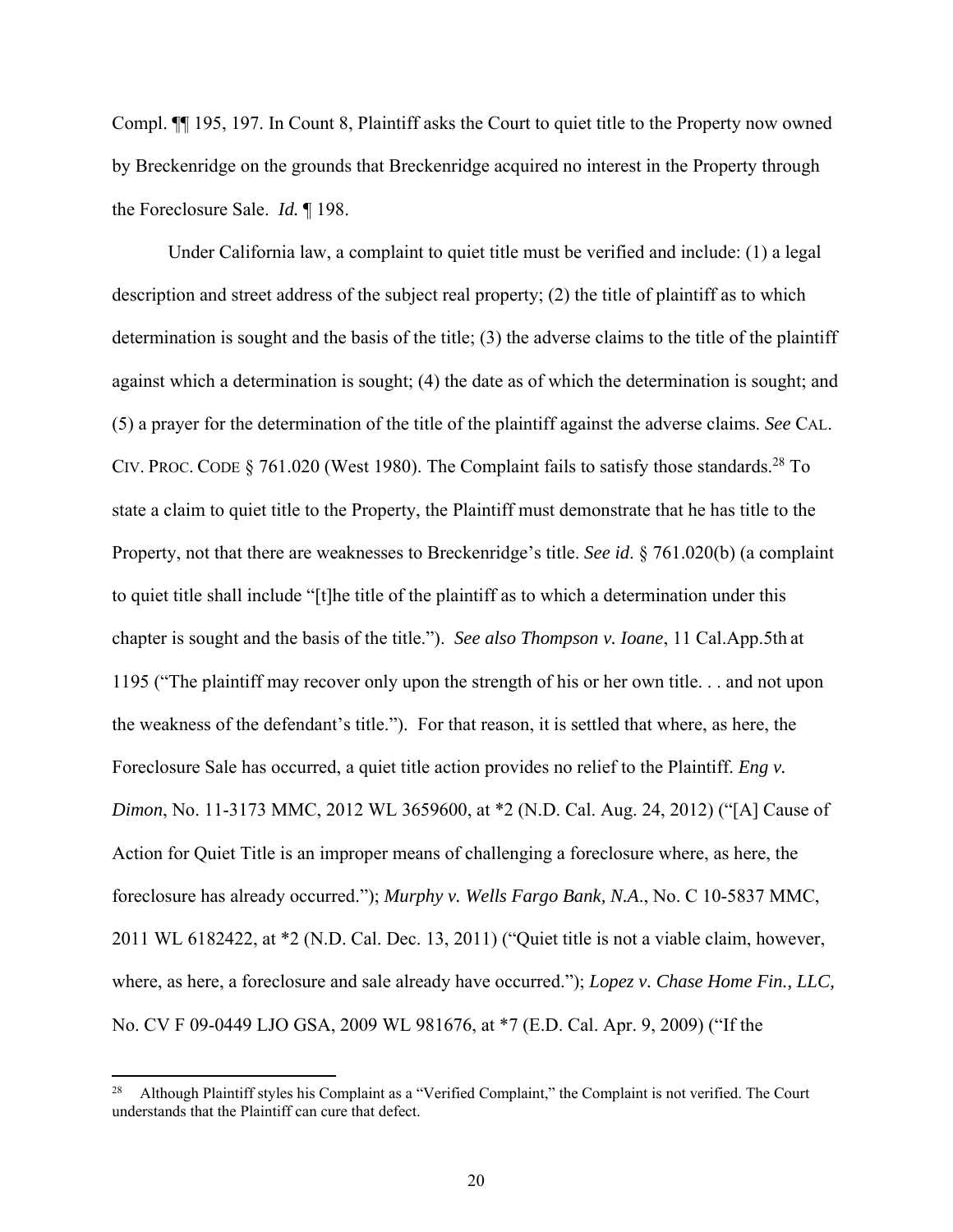foreclosure is successful, title will change, and the quiet title claim is an improper means to challenge foreclosure.").

 The Plaintiff has not, and cannot state a claim to quiet title to the Property. The Court dismisses Count 8 of the Complaint.

### **Count 9 - Set Aside Foreclosure Sale**

 In support of Count 9, the Plaintiff asserts that Ditech had no authority to foreclose on the Property because the assignments of the Note and Deed of Trust were defective and because the Deed of Trust is void and unenforceable. Compl.  $\P$  111, 112 [sic]. Plaintiff seeks an order of this Court "that the [Foreclosure] Sale was irregular in that it was legally void and conducted without any right or privilege by the Foreclosing Defendants." *Id.* ¶ 113 [sic]. In California, "[a]fter a nonjudicial foreclosure sale has been completed, the traditional method by which the sale is challenged is a suit in equity to set aside the trustee's sale." *Lona v. Citibank, N.A.,* 202 Cal. App. 4th 89, 103, 134 Cal. Rptr. 3d 622, 633 (2011) (citation omitted). As such, "a challenge to the validity of a trustee's sale is an attempt to have the sale set aside and to have the title restored." *Id*. (citation omitted). To state a claim for such relief a plaintiff must demonstrate that: "(1) the trustee or mortgagee caused an illegal, fraudulent, or willfully oppressive sale of real property pursuant to a power of sale in a mortgage deed of trust; (2) the party attacking the sale (usually but not always the trustor or mortgagor) was prejudiced or harmed; and (3) in cases where the trustor or mortgagor challenges the sale, the trustor or mortgagor tendered the amount of the secured indebtedness or was excused from tendering." 202 Cal. App. 4th at 104, 134 Cal. Rptr. 3d at 633 (citations omitted). In other words, to set aside the sale, "debtor must allege such unfairness or irregularity that, when coupled with the inadequacy of price obtained at the sale, it is appropriate to invalidate the sale"; debtor "must offer to do equity by making a tender or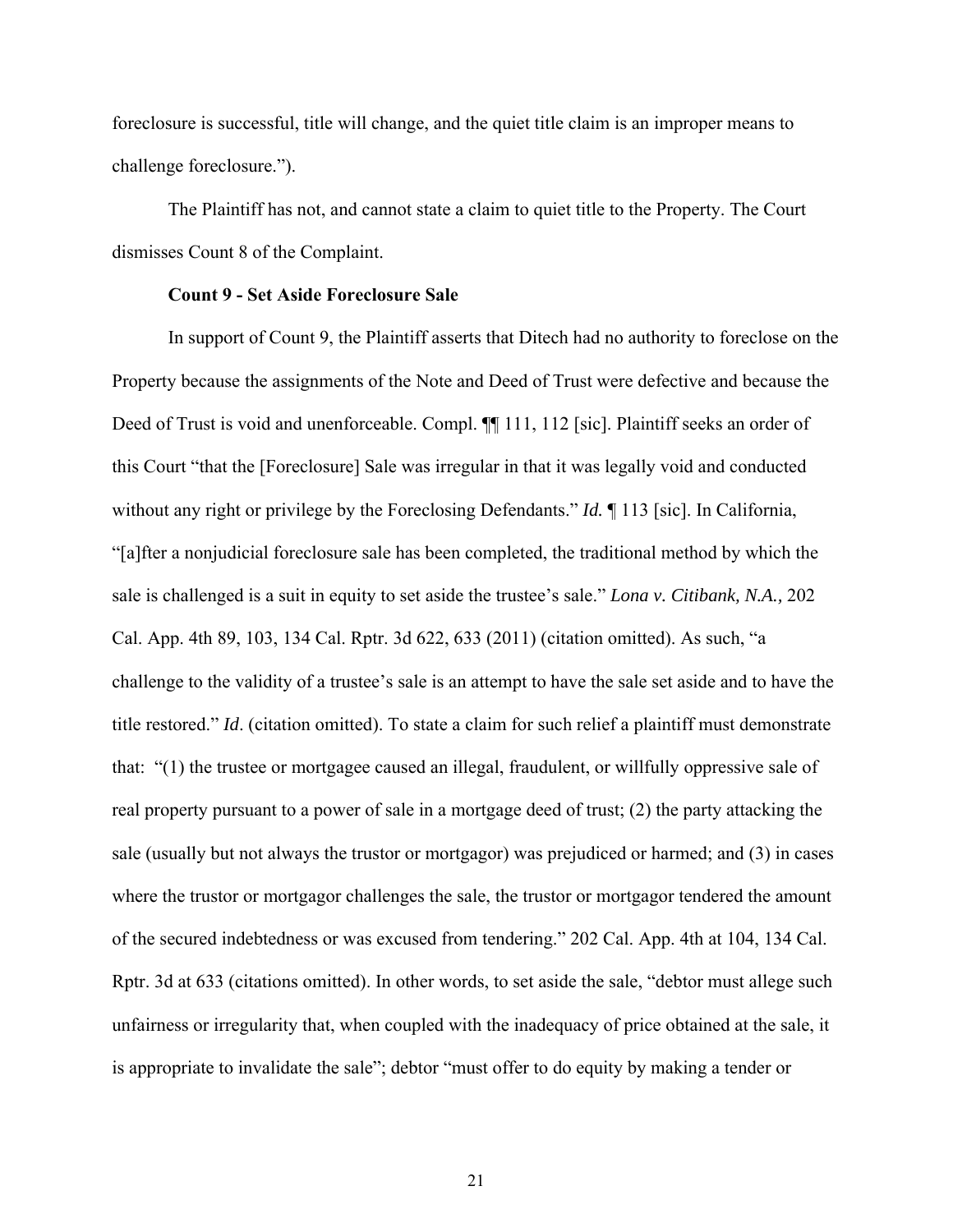otherwise offering to pay his debt." *Sierra–Bay Fed. Land Bank Ass'n v. Superior Court*, 227 Cal.App.3d 318, 337, 277 Cal.Rptr. 753 (Ct. App. 1991).

 The Plaintiff asserts that the sale was improper because the Instruments were without legal effect. However, the Complaint fails to plead facts demonstrating as much. Moreover, the documents of record show that the Deed of Trust was properly assigned to Green Tree and that the Trustee's Deed Upon Sale was delivered to Breckenridge. For these reasons, Plaintiff is unable to assert facts to support a claim to set aside the Foreclosure Sale.

The Court dismisses Count 9 of the Complaint.

### **Count 1 - Declaratory Judgment**

 In Count 1, the Plaintiff asks this Court to enter a declaratory judgment that the Defendants have no right or interest in the Note, Deed of Trust, or the Property, and a judgment that the Foreclosure Sale to Breckenridge is void and without any force or effect. Compl. ¶ 145.

The Declaratory Judgment Act, 28 U.S.C. §§ 2201 and 2202, is procedural not substantive in nature. It offers an additional remedy to litigants. *National Union Fire Ins. Co. of Pittsburgh, Pa. v. Karp*, 108 F.3d 17, 21 (2d Cir. 1977). A request for a declaratory judgment is not an independent cause of action but is rather predicated on the existence and establishment of the other claims. *Commercial Union Ins. Co. v. Walbrook Ins. Co*., 41 F.3d 764, 775 (1st Cir. 1994) ("A declaratory judgment is not a theory of recovery."). As discussed above, the Plaintiff has failed to state claims for relief against Breckenridge under Counts 7, 8 and 9. Accordingly, the Plaintiff cannot demonstrate any grounds for a declaratory judgment. *Bates v. Suntrust Mortg., Inc.,* No. 2:13-CV-01402-TLN-DA, 2013 WL 6491528, at \*2 (E.D. Cal. Dec. 10, 2013) (noting that "[a] declaratory relief cause of action cannot survive a motion to dismiss when the substantive claims on which it is based are dismissed."); *Muhammad v. Berreth*, No. C 12-02407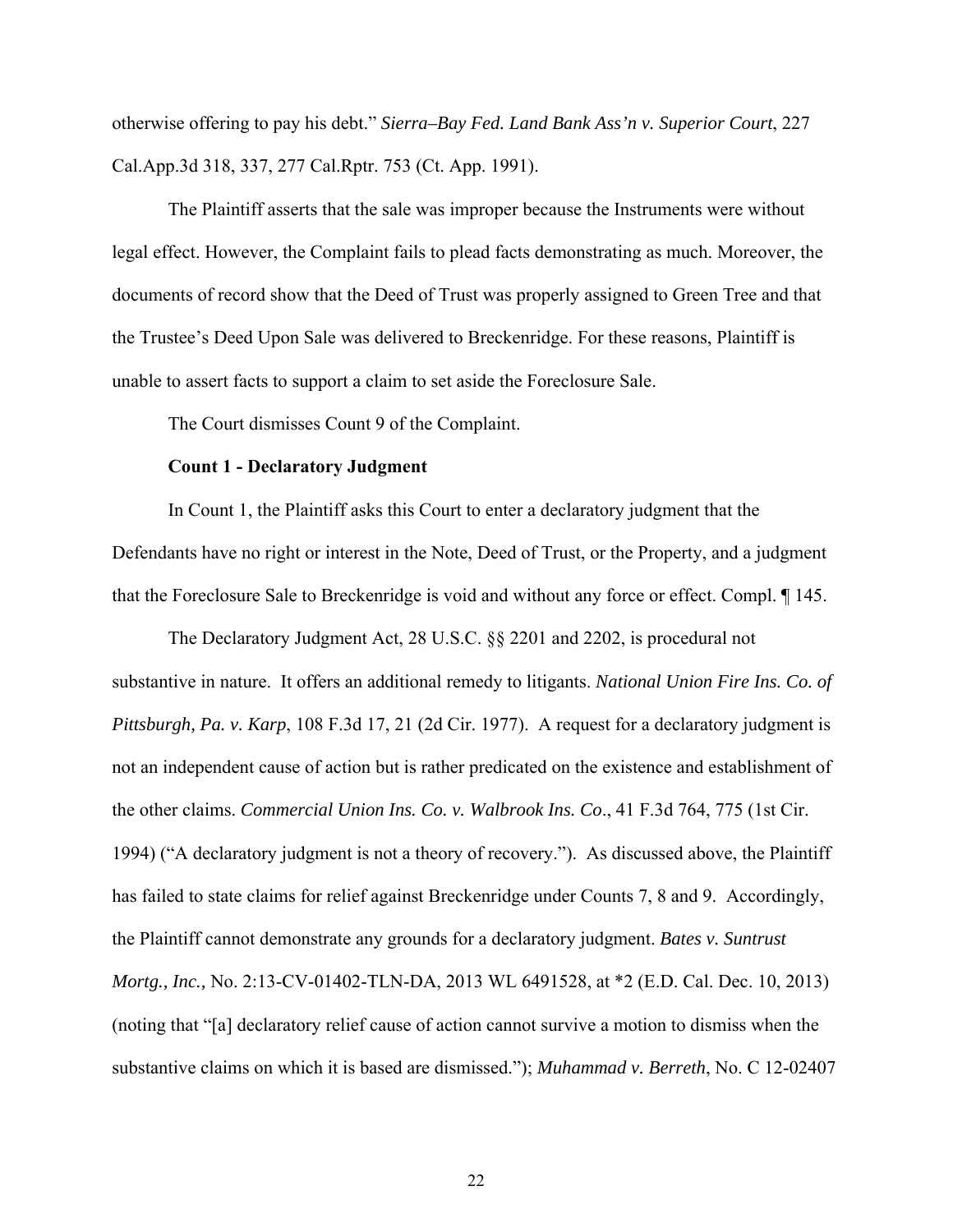CRB, 2012 WL 4838427, at \*5 (N.D. Cal. Oct. 10, 2012) (holding that the plaintiff cannot demonstrate any grounds for a declaratory judgment and has no valid cause of action under the Declaratory Judgment Act); *Shalaby v. Jacobowitz*, 138 F. App'x 10 (9th Cir. 2005) (affirming dismissal because plaintiff failed to plead actual controversy in claim underlying its request for declaratory relief). The Court dismisses Count 1 of the Complaint.

\* \* \* \*

As set forth above, the Court dismisses each of the Breckenridge Claims because Plaintiff fails to state a claim upon which relief can be granted. The Court dismisses the Breckenridge Claims without leave to replead because as a matter of law, Plaintiff cannot plead claims for relief against Breckenridge under Counts 1, 7, 8 and 9, and because, as explained below, in any event, the Breckenridge Claims are barred by application of the doctrine of collateral estoppel and Breckenridge is a bona fide purchaser that took the Property free and clear of any competing interests.

#### Application Of The Doctrine Of Collateral Estoppel

 A purchaser of property at a trustee's sale may bring an unlawful detainer action under section 1161a of the California Civil Procedure Code to end any continuing occupancy of the property believed to be unlawful. *See* CAL. CIV. PROC. CODE § 1161a(b)(3) (West 1991).29 A

<sup>29</sup> That section states as follows:

<sup>(</sup>b) In any of the following cases, a person who holds over and continues in possession of . . . real property after a three-day written notice to quit the property has been served upon the person, or if there is a subtenant in actual occupation of the premises, also upon such subtenant, as prescribed in Section 1162, may be removed therefrom as prescribed in this chapter:

<sup>(3)</sup> Where the property has been sold in accordance with Section 2924 of the Civil Code, under a power of sale contained in a deed of trust executed by such person, or a person under whom such person claims, and the title under the sale has been duly perfected.

CAL. CIV. PROC. CODE § 1161a(b)(3) (West 1991).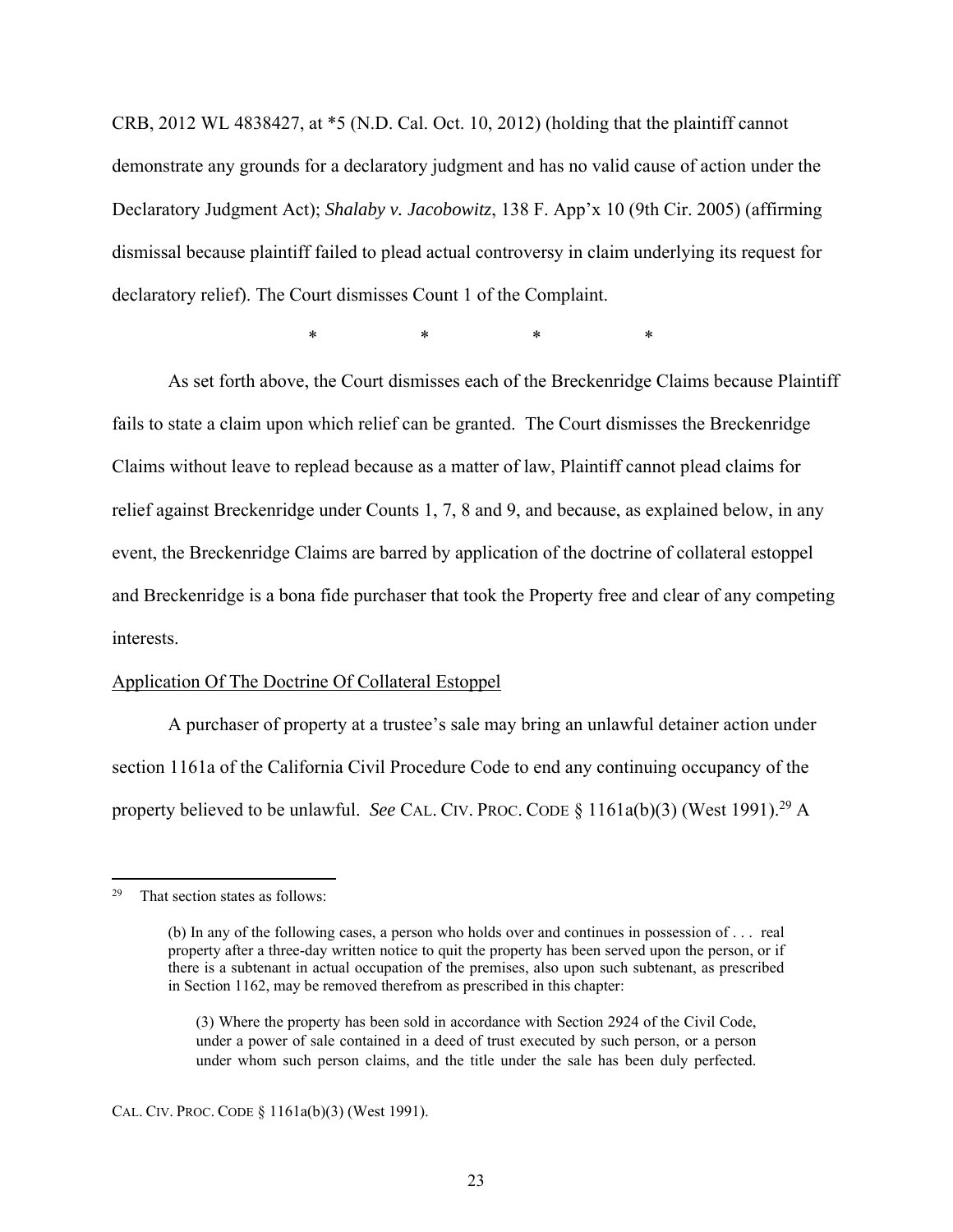plaintiff pursuing a post foreclosure action under section 1161a(b)(3) must "prove a sale in compliance with the statute [CAL. CIV. CODE § 2924] and deed of trust, followed by purchase at such sale." *Cheney v. Trauzettel*, 9 Cal. 2d 158, 158, 69 P.2d 832 (1937); *see also Old National Financial Services, Inc. v. Seibert,* 194 Cal.App.3d 460, 461 (1987) (same).

 On January 23, 2019, Breckenridge commenced the Unlawful Detainer Action in the California Superior Court. *See* Complaint for Unlawful Detainer Action*.* In support of that action, Breckenridge asserted, among other things, that (i) on January 4, 2019, it became the owner of the Property by purchasing it at the Foreclosure Sale; (ii) its title under that sale has been duly perfected; (iii) the Foreclosure Sale was conducted in compliance with relevant provisions of the California Civil Code; and (iv) Plaintiff's title to the Property, if any, was extinguished by the Foreclosure Sale. *See* Complaint for Unlawful Detainer Action ¶¶ 4-6, 11. In his answer, the Plaintiff denied all the allegations in the complaint, and as an affirmative defense, asserted that "the trustee sale was defective and/or tainted with fraud and thus did not confer clear title to plaintiff." *See* Answer-Unlawful Detainer ¶¶ 2b, 3k. On June 6, 2019, the Plaintiff and Breckenridge entered into the Stipulated Judgment for possession of the Property wherein Plaintiff agreed to surrender possession of the Property to Breckenridge on July 8, 2019, and pay a monetary judgment in Breckenridge's favor. *See* Stipulated Judgment at 1-2.

 "Even though a plaintiff's factual allegations must be accepted as true and all reasonable inferences drawn in the plaintiff's favor on a motion to dismiss [pursuant to Rule  $12(b)(6)$ ], collateral estoppel will nonetheless bar a plaintiff's claim when the plaintiff's 'factual allegations have been decided otherwise in previous litigation.'" *Poindexter v. Cash Money Records*, No. 13 Civ. 1155, 2014 WL 818955, \*3 (S.D.N.Y. Mar. 3, 2014) (quoting *Jacobs v. Law Offices of Leonard N. Flamm*, No. 04 Civ. 7607, 2005 WL 1844642, at \*3 (S.D.N.Y. July 29, 2005)); *see*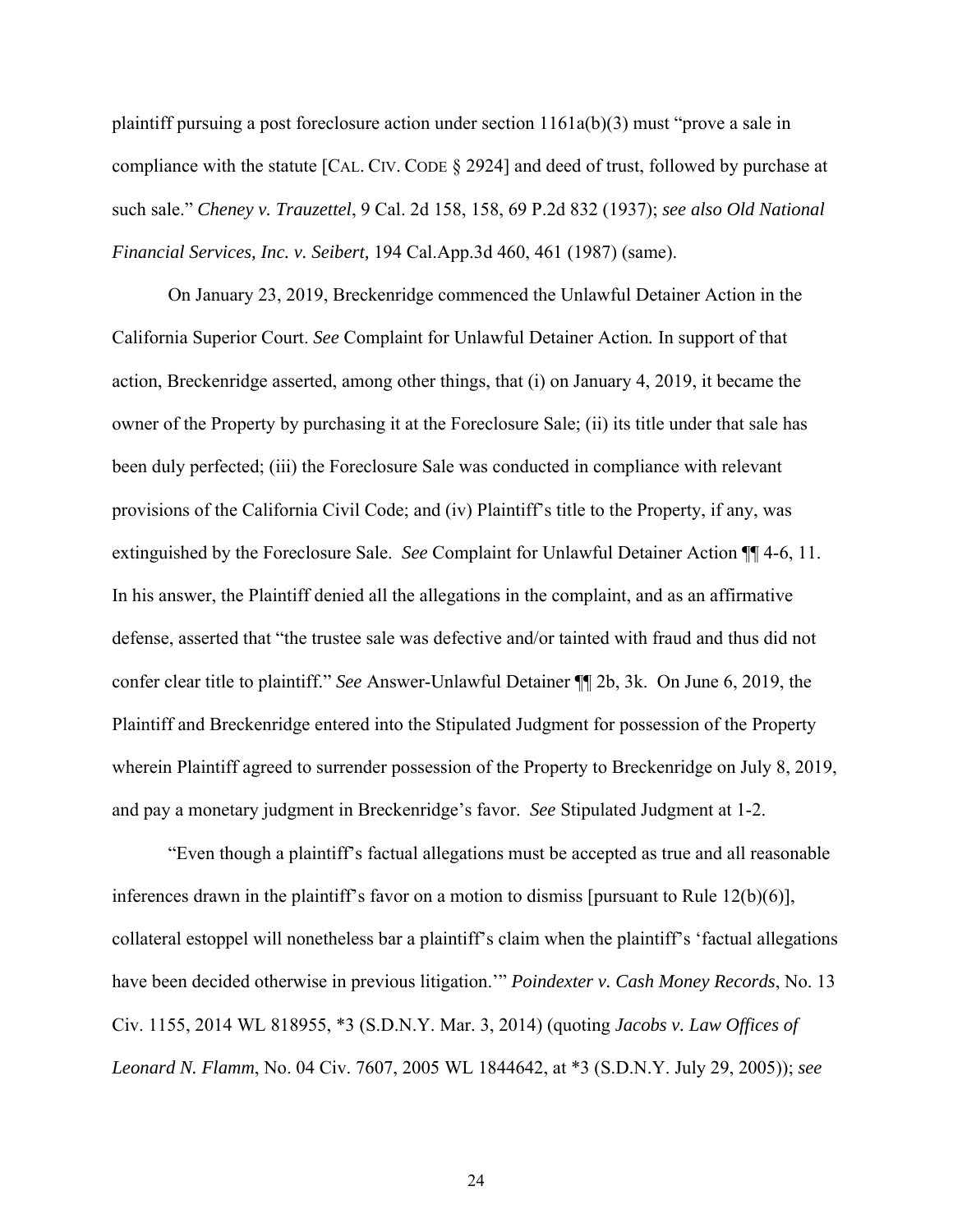*also Linden Airport Mgmt. Corp. v. N.Y.C. Econ. Dev. Corp.,* No. 08 Civ. 3810(RJS), 2011 WL 2226625, at \*3 (S.D.N.Y. June 1, 2011) ("[I]t is well settled that a court may dismiss a claim on *res judicata* or collateral estoppel grounds on a Rule 12(b)(6) motion." (quoting *Sassower v. Abrams*, 833 F. Supp. 253, 264 n.18 (S.D.N.Y. 1993)).

"[The] doctrine of collateral estoppel, or issue preclusion, provides that 'when an issue of ultimate fact has once been determined by a valid and final judgment, that issue cannot again be litigated between the same parties in any future lawsuit.'" *United States v. Bhatia*, 545 F.3d 757, 759 (9th Cir. 2008) (quoting *Ashe v. Swenson*, 397 U.S. 436, 443 (1970)). The requirements for collateral estoppel are: "(1) the issue must be identical to one alleged in prior litigation; (2) the issue must have been 'actually litigated' in the prior litigation; and (3) the determination of the issue in the prior litigation must have been 'critical and necessary' to the judgment." *Beauchamp v. Anaheim Union High Sch. Dist.,* 816 F.3d 1216, 1225 (9th Cir. 2016). It is explicit in this three-prong test that only issues actually litigated in the initial action can be precluded from the second proceeding under the collateral estoppel doctrine. An issue is actually litigated "[w]hen [it] is properly raised, by the pleadings or otherwise, and is submitted for determination, and is determined. . . ." *People v. Carter*, 36 Cal. 4th 1215, 1240, 117 P.3d 544, 562 (2005), *as modified* (Oct. 26, 2005).

A stipulated judgment for possession in an unlawful detainer action–like the Stipulated Judgment–is a final judgment in applying the doctrine of collateral estoppel. *See Malkoskie v. Option One Mortgage Corp.*, 115 Cal. Rptr. 3d 821 (2010) ("*Malkoskie*").30 Briefly, in

<sup>&</sup>lt;sup>30</sup> In support of its collateral estoppel argument, Breckenridge, like the Ditech Defendants in the Ditech Dismissal Motion, relies heavily on *Malkoskie*, which is a case that used *res judicata* (claim preclusion) and collateral estoppel (issue preclusion) interchangeably. *Malkoskie,* 188 Cal. App. 4th at 973 n.4. Although separate concepts, *res judicata* and collateral estoppel share similar elements. There are three elements to a *res judicata* defense: (1) an identity of claims, (2) a final judgment on the merits, and (3) privity between parties. *Tahoe-Sierra Pres. Council, Inc. v. Tahoe Reg'l Planning Agency*, 322 F.3d 1064, 1077 (9th Cir. 2003) (citing *Stratosphere Litig. L.L.C. v. Grand Casinos, Inc.,* 298 F.3d 1137, 1143 n.3 (9th Cir. 2002)). Privity between parties exists when a party is "so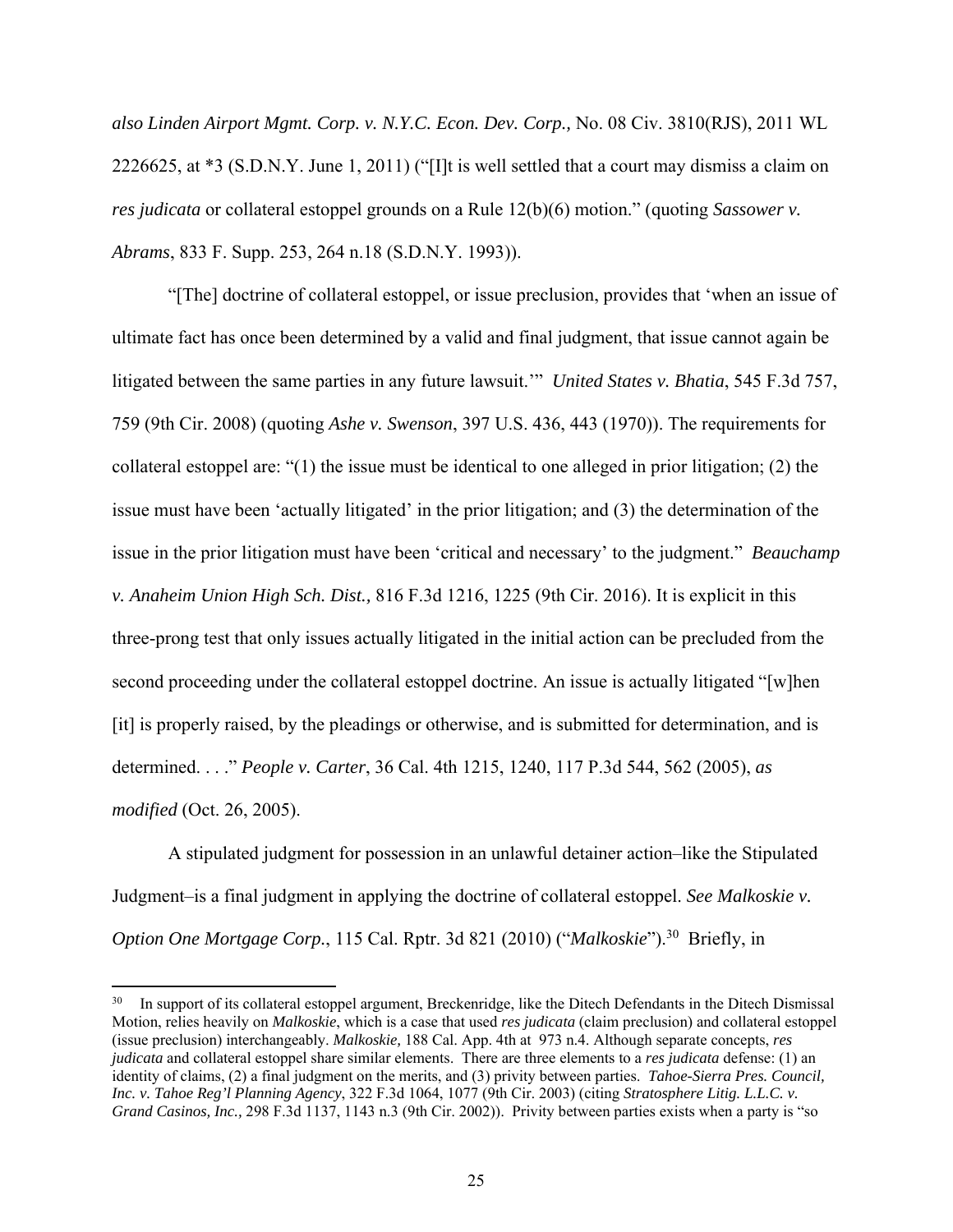*Malkoskie,* Mariana Malkoskie and Pablo Juarez (the "Malkoskies") defaulted on their mortgage loan and their property was sold to Wells Fargo at a nonjudicial foreclosure sale. Shortly thereafter, Wells Fargo brought an unlawful detainer action against the Malkoskies, who contested that action. The parties entered into a stipulated judgment in favor of Wells Fargo. *Id.*  at 824. Notwithstanding the stipulated judgment, the Malkoskies sued Wells Fargo to quiet title and cancel the trustee's deed and for wrongful foreclosure sale and eviction *Id*. The trial court sustained Wells Fargo's demurrer without leave to amend, and the Malkoskies appealed. As relevant, on appeal the issue was whether the stipulated judgment barred the Malkoskies' claims. *Id.* The court held that it did. It found that the "[p]laintiffs' consent to judgment conclusively determined the specific factual contentions embraced by the complaint, namely that Wells Fargo had obtained valid record title pursuant to a nonjudicial foreclosure sale that had been duly conducted pursuant to statute." *Id.* at 826. It determined that "[b]y stipulating to judgment against them, plaintiffs conceded the validity of Wells Fargo's allegations that the sale had been duly conducted and operated to transfer 'duly perfected' legal title to the property." *Id.* at 827. The court held that "the unlawful detainer judgment has claim preclusive effect in this action challenging the validity of Wells Fargo's title." *Id.* (citing *Vella v. Hudgins*, 20 Cal.3d 251, 255, 572 P.2d 28 (1977)). Further, it held that because all six claims against Wells Fargo were premised on the alleged invalidity of the foreclosure sale, they were precluded as a matter of law. *Id.* at 828.

The Plaintiff had a full and fair opportunity to participate in the Unlawful Detainer Action. He asserts claims in the Complaint that are identical to those raised and resolved in that

identified in interest with a party to former litigation that he represents precisely the same right in respect to the subject matter involved." *Stratosphere Litig. L.L.C.,* 298 F.3d at 1143 n.3 (internal quotations and citations omitted). As such, the Court finds *Malkoskie* instructive in assessing Breckenridge's collateral estoppel argument.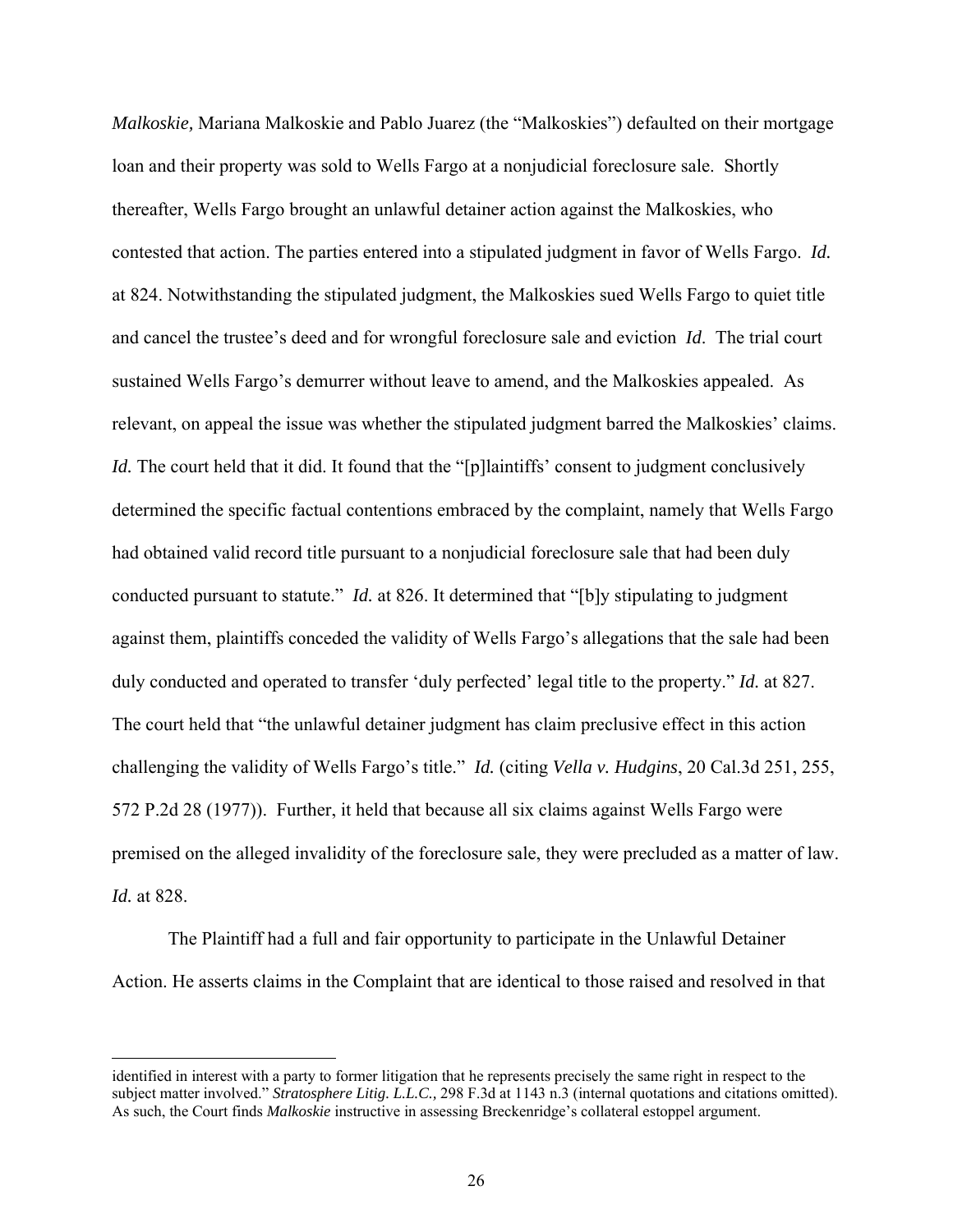action. Title to the Property had to be tried in the Unlawful Detainer Action as it was placed into issue by the Plaintiff's general denial of the allegations in the Complaint for Unlawful Detainer Action, and specifically when he asserted the affirmative defenses that "the trustee sale was defective and/or tainted with fraud and thus did not confer clear title to plaintiff." *See* Answer-Unlawful Detainer <sup>1</sup> 3k. In entering into the Stipulated Judgment, the Plaintiff necessarily conceded not only that Breckenridge holds proper, legal title to the Property, but that (i) on January 4, 2019, it became the owner of the Property by purchasing it at the Foreclosure Sale; (ii) title under that sale has been duly perfected; (iii) the Foreclosure Sale, and all required notices complied with section 2924 of the California Civil Code; and (iv) Plaintiff's title, if any, to the Property, that existed prior to the date of the Foreclosure Sale, was extinguished by the Foreclosure Sale. *See* Complaint for Unlawful Detainer Action ¶¶ 4-7, 11; Stipulated Judgment at 2. Those concessions preclude the Plaintiff's claims challenging Breckenridge's title to the Property, and any claim premised on the alleged invalidity of the Foreclosure Sale and underlying Instruments.

Accordingly, they bar Plaintiff's claim for a declaratory judgment that Breckenridge has no interest in the Property or underlying Instruments, including the Note and Deed of Trust (Count 1); and his claims to cancel the Instruments (Count 7), to quiet title to the Property (Count 8), and to set aside the Foreclosure Sale (Count 9). The Stipulated Judgment resolved, in Breckenridge's favor, that the foreclosing party had the right to foreclose. Plaintiff is therefore barred from raising those claims in the Complaint. *See, e.g.*, *Foulkrod v. Wells Fargo Financial California, Inc.*, No. CV 11–732–GHK (AJWx), 2012 WL 13008150, at \*6 (C.D. Cal. Nov. 28, 2012) (finding that collateral estoppel applied to plaintiff's claims predicated on lender's use of forged signatures because such allegation went to the bank's authority to conduct the foreclosure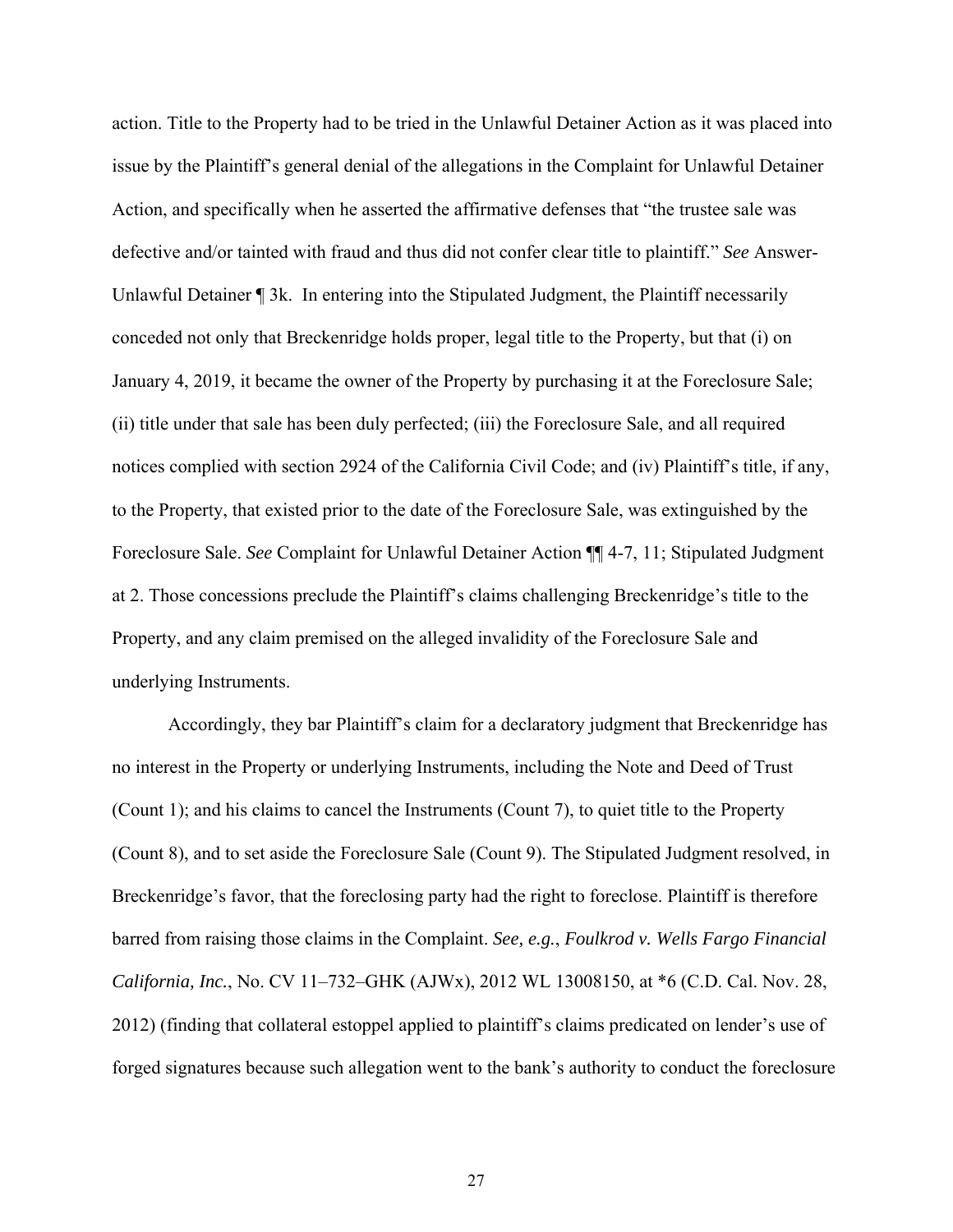sale and convey title, which had been fully determined through the plaintiff's application to vacate stipulated judgment in the unlawful detainer action).

### Application Of The Doctrine Of Judicial Estoppel

 Breckenridge misplaces its reliance on principles of judicial estoppel in seeking to dismiss the Complaint. "[J]udicial estoppel, 'generally prevents a party from prevailing in one phase of a case on an argument and then relying on a contradictory argument to prevail in another phase.'" *First Intercontinental Bank v. Ahn*, 798 F.3d 1149, 1154 (9th Cir. 2015) (citing *New Hampshire v. Maine*, 532 U.S. 742, 749 (2001)). The elements of the doctrine of judicial estoppel are: (1) whether a party's later position is "clearly inconsistent" with its earlier position; (2) whether the party persuaded a court to accept that party's earlier position such that judicial acceptance of an inconsistent position in another proceeding would create "the perception that either the first or the second court was misled"; and (3) whether the party seeking to assert an inconsistent position would derive an unfair advantage on the opposing party if not estopped. *Id.*  at 782-783. Application of the doctrine bars a litigant from asserting inconsistent positions in the same litigation and in different cases. *Rissetto v. Plumbers & Steamfitters Local 343*, 94 F.3d 597, 600-601 (9th Cir. 1996).

Breckenridge asserts that the Plaintiff is judicially estopped from asserting the claims at issue because he filed the Chapter 13 Case to stay the pending foreclosure sale and obtained the benefit of the stay, but in doing so, he failed to disclose in his Schedules A/B the claims that he is asserting in the Complaint. *See* Motion at 2. The Ditech Defendants made a similar argument in support of their motion to dismiss. *See* Ditech Dismissal Motion ¶¶ 19-22. They asserted that (i) the claims in the Complaint arise from the Instruments and pre-date Plaintiff's commencement of his Chapter 13 Case; (ii) by filing the Chapter 13 Case, the Plaintiff received the benefit of an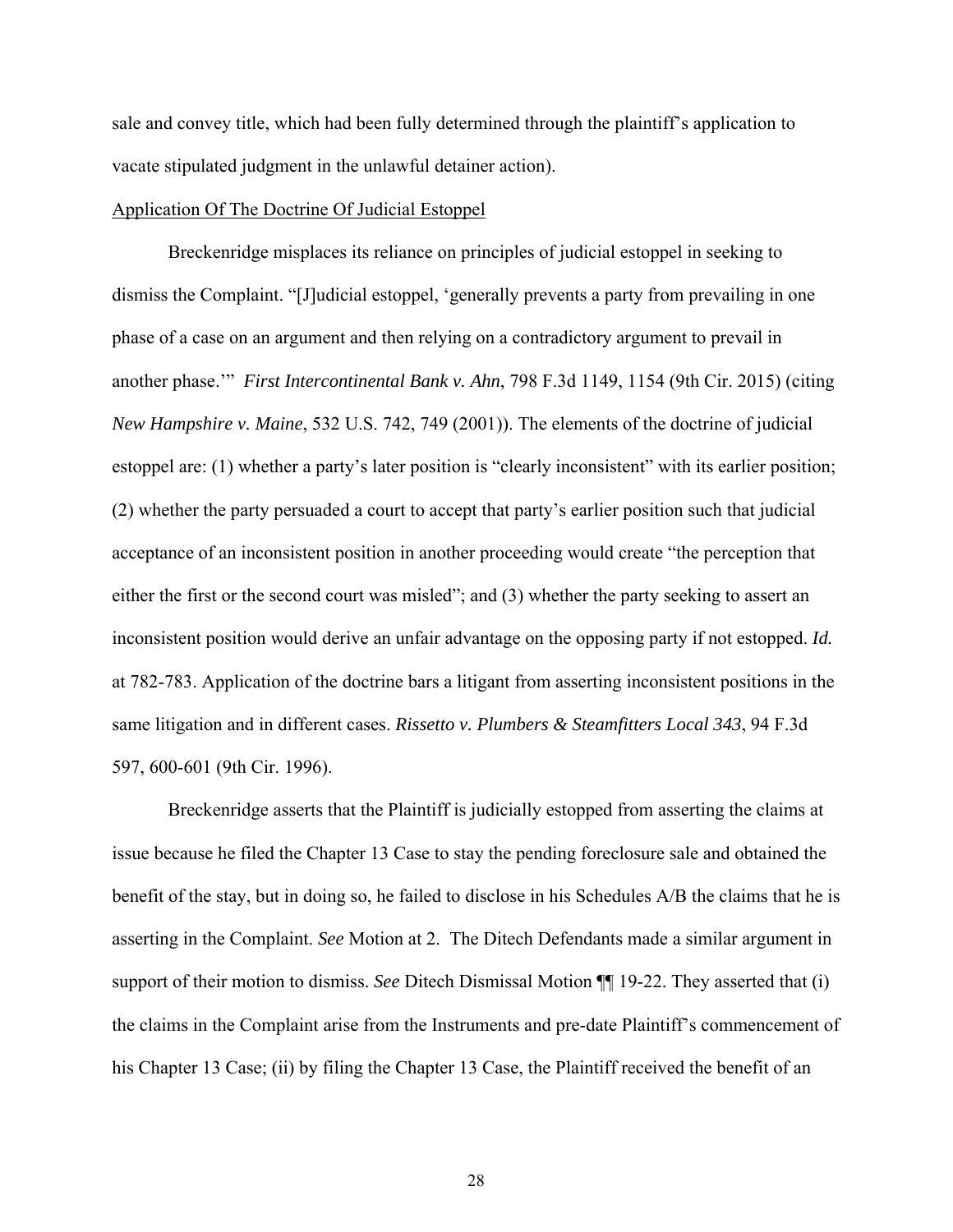automatic stay of the foreclosure action–without disclosing the claims, in his schedules; and (iii) that he has taken an inconsistent position in these Chapter 11 Cases by attempting to sue on those same claims outside of his Chapter 13 Case. *Id*. ¶¶ 21-22.

The Court rejected the Ditech Defendants' application of judicial estoppel on the grounds that they failed to demonstrate that the California bankruptcy court accepted or relied on the information contained in Plaintiff's Schedule A/B for any purpose or that the Plaintiff gained an advantage from the omission of his purported claims against the Ditech Defendants in Schedule A/B. *See* Ditech Memo and Order at 18-20. That reasoning applies equally here. The Court finds no merit to Breckenridge's argument that the Complaint is barred by principles of judicial estoppel.

# Bona Fide Purchaser

"A properly conducted nonjudicial foreclosure sale constitutes a final adjudication of the rights of the borrower and lender." *Moeller v. Lien*, 25 Cal. App. 4th 822, 831, 30 Cal. Rptr. 2d 777 (1994) (citation omitted). The purchaser at a foreclosure sale takes title by a trustee's deed. *Id.* 

If the trustee's deed recites that all statutory notice requirements and procedures required by law for the conduct of the foreclosure have been satisfied, a rebuttable presumption arises that the sale has been conducted regularly and properly; this presumption is conclusive as to a bona fide purchaser.

*Id.* (citations omitted). Pursuant to section 2924(c) of the California Civil Code:

A recital in the deed executed pursuant to the power of sale of compliance with all requirements of law regarding the mailing of copies of notices or the publication of a copy of the notice of default or the personal delivery of the copy of the notice of default or the posting of copies of the notice of sale or the publication of a copy thereof shall constitute prima facie evidence of compliance with these requirements and conclusive evidence thereof in favor of bona fide purchasers and encumbrancers for value and without notice.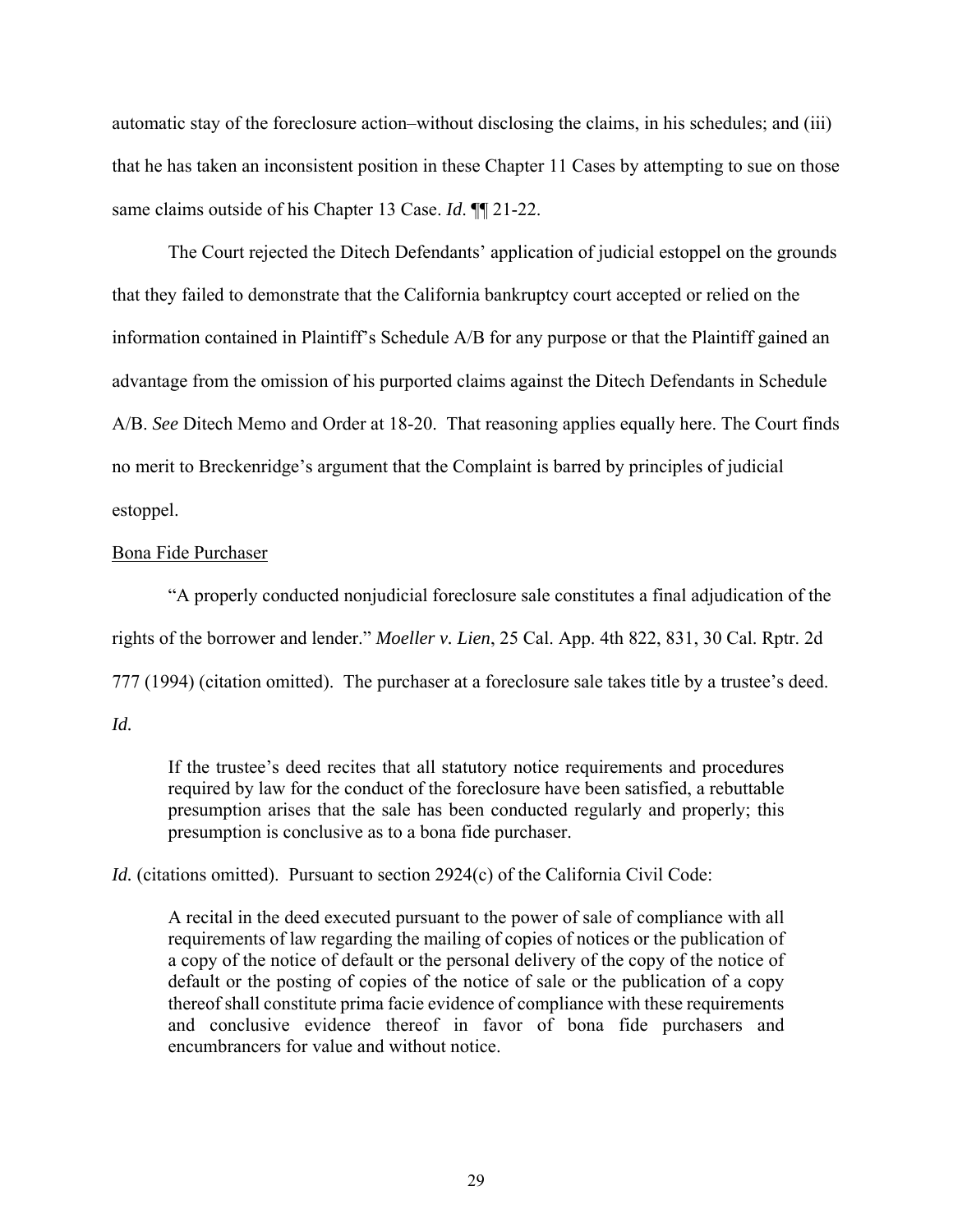CAL. CIV. CODE § 2924(c) (West 2020). Here, there is a presumption that the Foreclosure Sale has been conducted regularly and properly because the Trustee's Deed Upon Sale recites that all statutory notice requirements and procedures required by law for the conduct of the foreclosure have been satisfied. *See* Trustee's Deed Upon Sale at 1-2.31

 A bona fide purchaser is one who pays value for the property without notice of any adverse interest or of any irregularity in the sale proceedings. *Melendrez v. D & I Inv., Inc.,* 127 Cal. App. 4th 1238, 1249, 26 Cal. Rptr. 3d 413, 423 (2005) (citing *Nguyen v. Calhoun*, 105 Cal. App. 4th 428, 442, 129 Cal. Rptr. 2d 436 (2003)). Breckenridge's qualification as a bona fide purchaser is an affirmative defense to the Breckenridge Claims. *See, e.g., Lynch v. Bank of New York Mellon,* No. CV 17-00195 LEK-RLP, 2018 WL 3624969, at \*7 (D. Haw. July 30, 2018). Dismissal under Rule 12(b)(6) on the basis of an affirmative defense is proper where the "allegations in the complaint suffice to establish" the defense. *Sams v. Yahoo! Inc*., 713 F.3d 1175, 1179 (9thCir. 2013) (internal quotation marks omitted) (citation omitted). *See* 

 $31$  In relevant part, the Trustee's Deed Upon Sale reads, as follows:

This conveyance is made pursuant to the authority and powers vested in said Trustee, as Trustee, or Successor Trustee, or Substituted Trustee, under that certain Deed of Trust executed by **MICHAEL L. MCCHRISTIAN, A MARRIED MAN AS HIS SOLE AND SEPARATE PROPERTY** as Trustor, recorded 2/28/2005, as Instrument No. 2005-0159780, of official Records in the Office of the Recorded of **San Diego** County, California; and pursuant to the Notice of Default recorded **11/29/2016, as Instrument No. 2016-0651594**, of Official Records of said County, Trustee having complied with all applicable statutory requirements of the State of California and performed all duties required by said Deed of Trust, including, among other things, as applicable, the mailing of copies of notices or the publication of a copy of the notice of default or the personal delivery of the copy of the notice of default or the posting of copies of the notice of sale or the publication of a copy thereof.

At the place fixed in the Notice of Trustee's Sale, Trustee sold said property above described at public auction on **1/4/2019** Grantee, being the highest bidder at such sale, became the purchased or said property and paid therefore to said Trustee the bid amount **\$593,500.00** in lawful money of the United States, or by the satisfaction, pro tanto, of the obligations then secured by said Deed of Trust.

*See* Trustee's Deed Upon Sale at 1-2.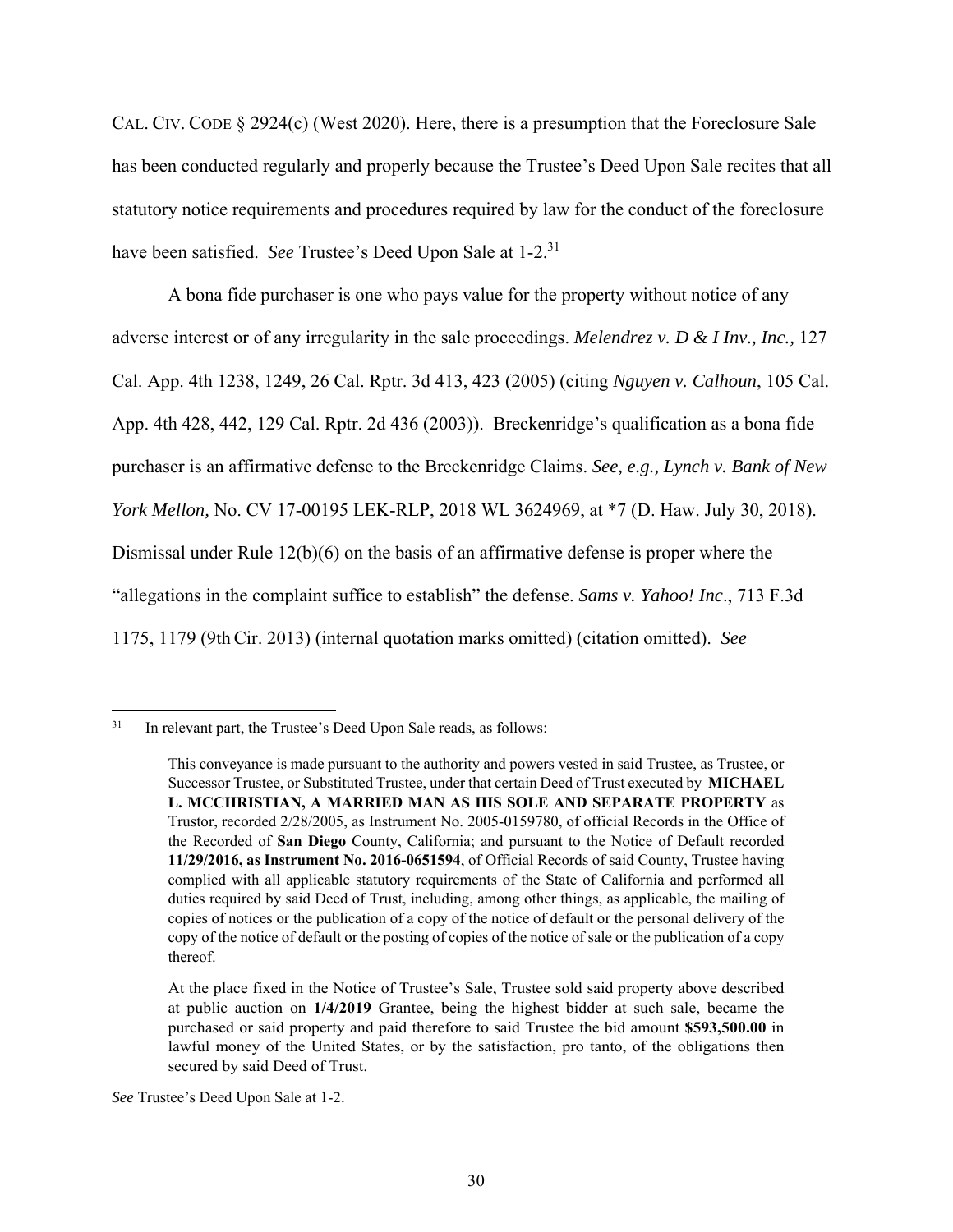*also ASARCO, LLC v. Union Pac. R. Co.*, 765 F.3d 999, 1004 (9th Cir. 2014) ("If, from the allegations of the complaint as well as any judicially noticeable materials, an asserted defense raises disputed issues of fact, dismissal under 12(b)(6) is improper."). The elements of bona fide purchaser status are: (i) payment of value, in good faith, and (ii) payment without actual or constructive notice of another's rights. *Gates Rubber Co. v. Ulman*, 214 Cal.App.3d 356, 364, 262 Cal.Rptr. 630 (1989). To satisfy the first prong, the buyer need not pay fair market value for the property. *See Melendrez v. D & I Investment, Inc.,* 127 Cal. App. 4th at 1251, 26 Cal. Rptr. 3d at 425 ("The first element does not require that the buyer's consideration be the fair market value of the property (or anything approaching it). Instead, the buyer need only part with something of value in exchange for the property."). *See also Horton v. Kyburz*, 53 Cal.2d 59, 65- 66 (1959) (rejecting contention that bona fide purchaser must give "adequate consideration" sufficient to obtain specific performance of a contract.). The second element requires that the buyer have "neither knowledge nor notice of the competing claim." *Melendrez v. D & I Inv., Inc.,* 127 Cal. App. 4th at 1252, 26 Cal. Rptr. 3d at 425."A person generally has 'notice' of a particular fact if that person has knowledge of circumstances which, upon reasonable inquiry, would lead to that particular fact." *First Fid. Thrift & Loan Ass'n v. All. Bank,* 60 Cal. App. 4th 1433, 1443, 71 Cal. Rptr. 2d 295, 301 (1998).

 In the Complaint, Plaintiff pleads that Breckenridge paid value in exchange for the Property at the Foreclosure Sale. *See* Compl. ¶ 114 [sic] (noting that "DITECH, through its agent and employee Clear Recon purportedly 'sold' the Plaintiff's property to BRECKENRIDGE by way of a non-judicial foreclosure 'sale.'"). Plaintiff also refers to the Trustee's Deed Upon Sale executed on or about January 15, 2019, of which the Court takes judicial notice. *Id.* ¶ 185. That deed provides that Breckenridge purchased the Property for \$593,500.00 when Plaintiff owed only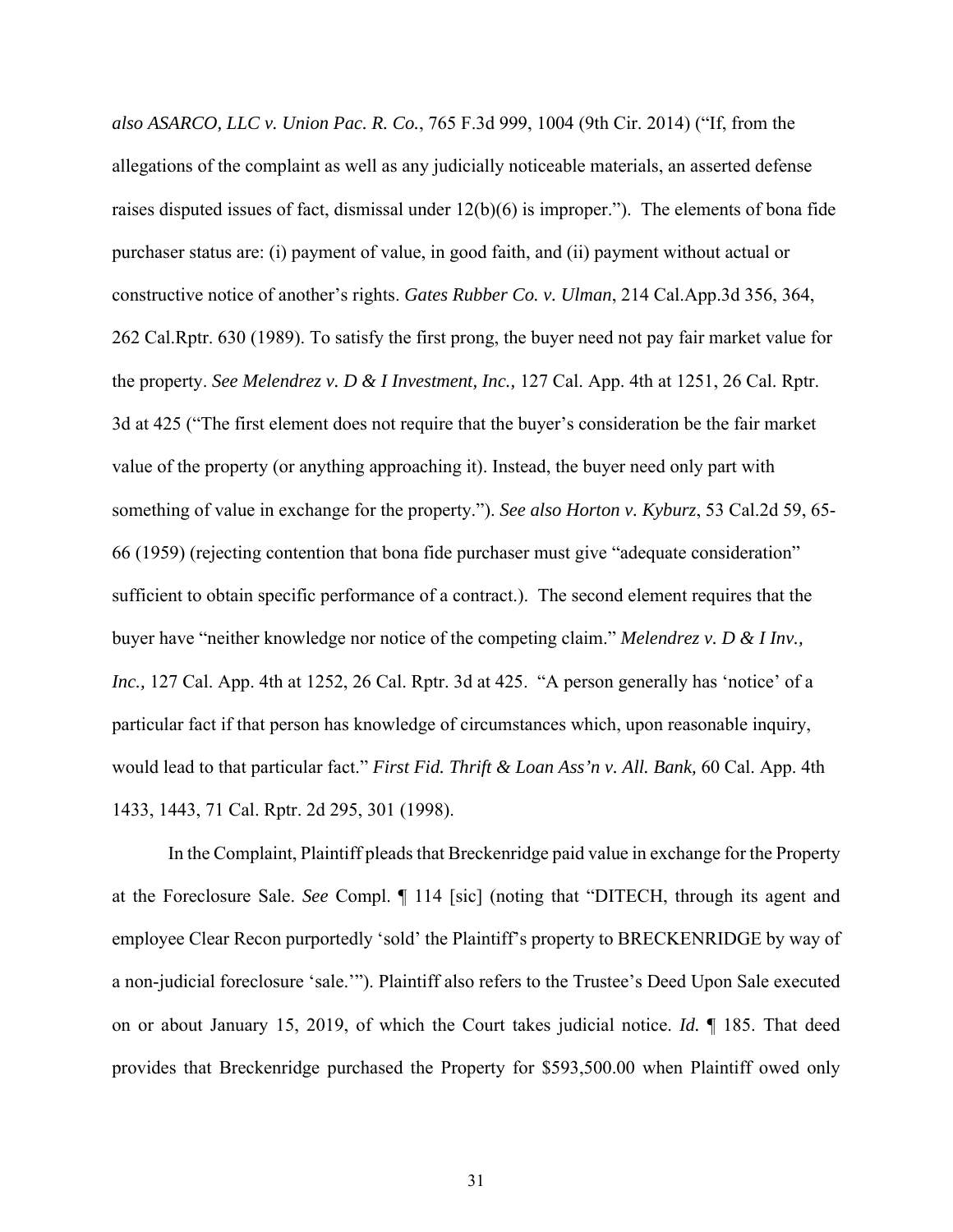\$356,373.53 on the Note. *See* Motion ¶ 5; Trustee's Deed Upon Sale at 1. On January 15, 2019, Breckenridge perfected its title to the Property by recording the Trustee's Deed Upon Sale. *See*  Motion ¶ 5; Trustee's Deed upon Sale at 1.

However, Plaintiff asserts, without support that GMAC did not "effectuate any assignment of any interest in the Note and Deed of Trust, directly or indirectly, to either [Ditech Defendants] or the [trust created by Homecomings], or any predecessor in interest to these entities." Compl. ¶ 103(c). *See also id.* ¶ 86 (claiming that "the 'true sales' never took place, because the Note and Deed of Trust were already transferred and sold to an as yet unidentified [t]hird [p]arty in or about December of the year 2005," and "whatever trust acquired it from Homecomings did not at any time acquire any legal, equitable, and pecuniary interest in Plaintiff's Note and Deed of Trust from the original lender."). The Court will not construe those facts as true because they are contradicted by the Instruments cited in the Complaint and filed in support of the Motion which trace the assignments of the Deed of Trust from Homecomings to Breckenridge. *See In re Livent, Inc. Noteholders Sec. Litig.,* 151 F. Supp. 2d at 405-406 ("[A] court need not feel constrained to accept as truth conflicting pleadings . . . that are contradicted. . . by documents upon which its pleadings rely, or by facts of which the court may take judicial notice.").

The presumption under section 2924 of the California Civil Code that the Foreclosure Sale was conducted regularly and properly is therefore conclusive. *See Melendrez v. D & I Inv., Inc.,* 127 Cal. App. 4th at 1254-1255, 26 Cal. Rptr. 3d at 427 (noting that a party's status as a bona fide purchaser coupled with delivery of a trustee's deed reciting compliance with, and satisfaction of, all procedural requirements grants the buyer a conclusive presumption that the sale was properly conducted); *Heinrich v. Ditech Financial, LLC*, No. 1:18-cv-00664-DAD-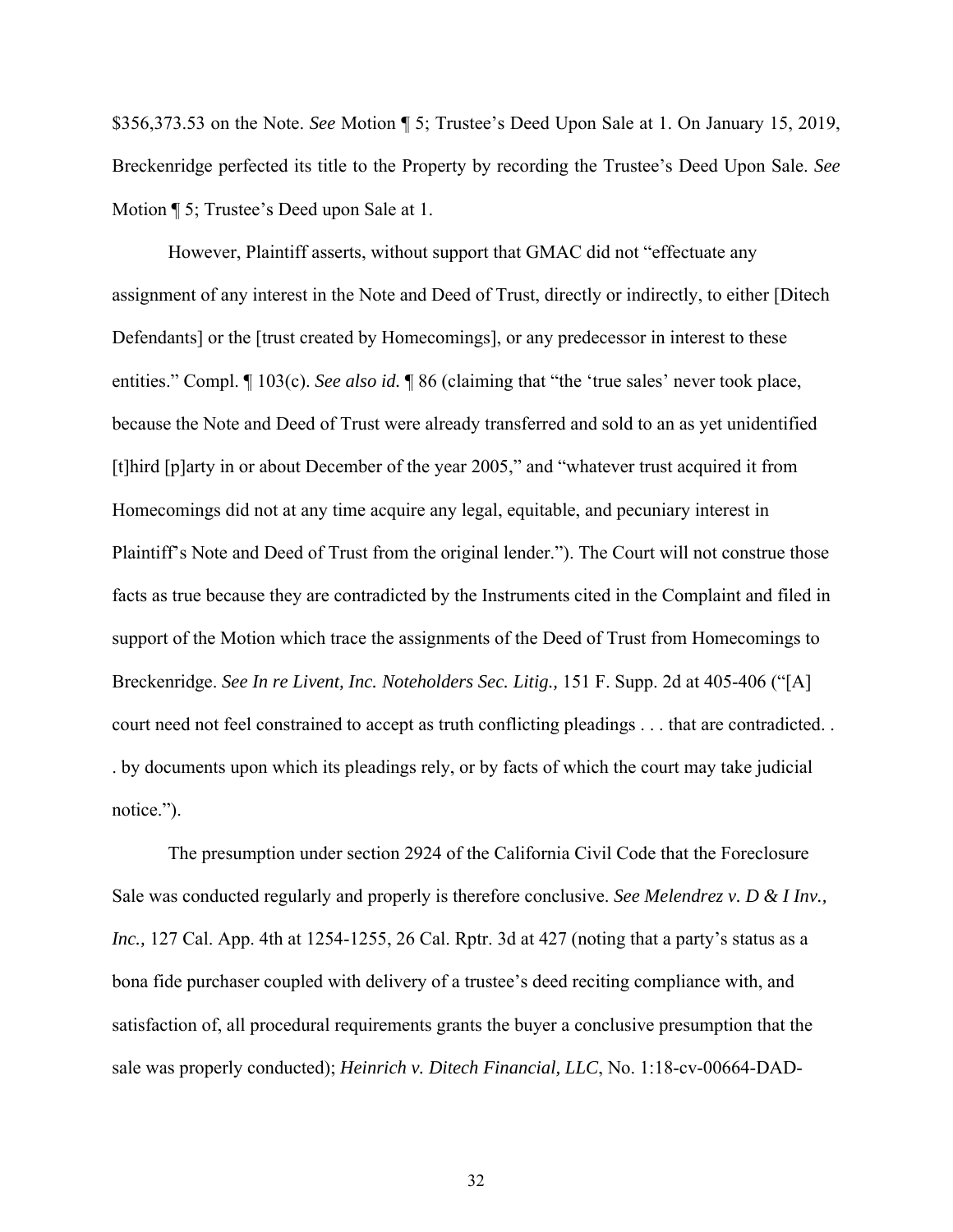SKO, 2019 WL 1004577, at \*4 (E.D. Cal. Mar. 1, 2019) ("Pursuant to the notice of trustee's deed upon sale, of which this court has taken judicial notice, the court agrees that MRO purchased the Property at the trustee's sale and that MRO is therefore the bona fide purchaser of the Property. Plaintiffs' FAC does not allege otherwise. As a result, the statutory presumption in favor of the bona fide purchaser is conclusive."). As such, Breckenridge acquired its interest in the Property pursuant to the Foreclosure Sale free and clear of any competing rights at the time of sale. *See Moeller v. Lien*, 25 Cal.App.4th at 831–832 ("[t]he conclusive presumption precludes an attack by the trustor on the trustee's sale to a bona fide purchaser even where the trustee wrongfully rejected a proper tender of reinstatement by the trustor."); *First Fid. Thrift & Loan Ass'n v. All. Bank,* 60 Cal. App. 4th at 1444, 71 Cal. Rptr. 2d at 302 (noting that "[t]he question is, therefore, whether [the attorney] has either actual notice of plaintiff's prior claim, or constructive notice thereof by reason of facts sufficient to put him on inquiry, before he gave value, that is, before his law firm undertook the obligation to defend [the ranch owner]. If he had none, then his title is good as against plaintiff, and defendant. . . , his transferee, will likewise take a title superior to that of plaintiff. . . "). *Cf. Est. of Yates*, 25 Cal. App. 4th 511, 523, 32 Cal. Rptr. 2d 53, 59 (1994) (affirming the set aside of nonjudicial sale because while "the trustee's deed recites that all requirements of law have been complied with, 'failure to comply with the notice requirements is a ground to cancel the sale only as against a party who is not a bona fide purchaser.'"). The predicate for all the Breckenridge Claims is that Breckenridge's title to the Property is defective. Breckenridge's status as a bona fide purchaser forecloses those claims. That is an additional ground for dismissing the Breckenridge Claims with prejudice.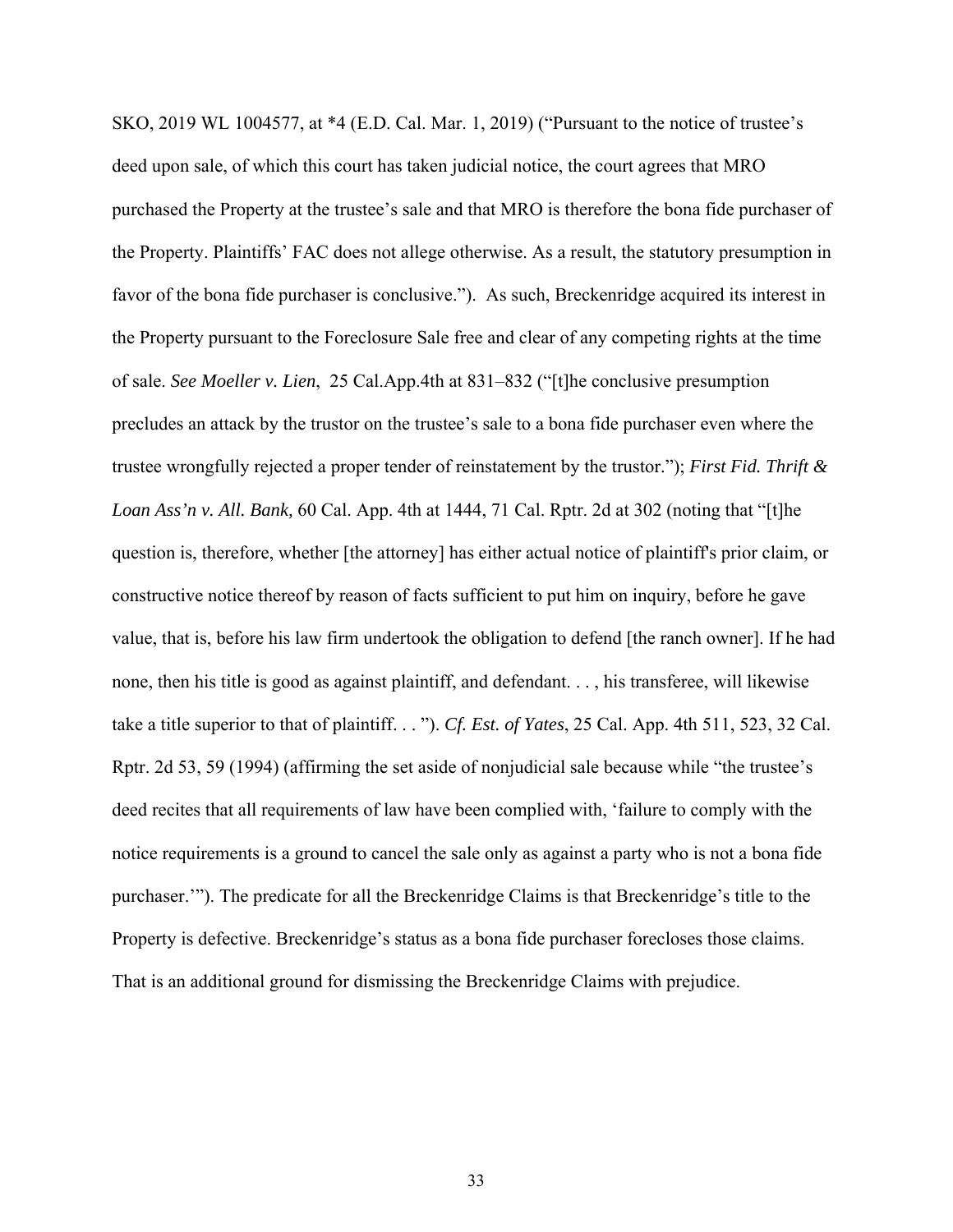### Leave to File Amended Complaint

 "[A] party may amend its pleading only with the opposing party's written consent or the court's leave. The court should freely give leave when justice so requires." Fed. R. Civ. P. 15(a)(2). "[I]t is within the sound discretion of the district court to grant or deny leave to amend." *McCarthy v. Dun & Bradstreet Corp.,* 482 F.3d 184, 200 (2d Cir.2007). "A district court has discretion to deny leave for good reason, including futility, bad faith, undue delay, or undue prejudice to the opposing party." *Id.* (citations omitted). In this circuit, courts deny requests for leave to amend when the amendment would be futile. *See Loreley Fin. (Jersey) No. 3 Ltd. v. Wells Fargo Sec., LLC*, 797 F.3d 160, 190 (2d Cir. 2015) (noting that "futility" is "grounds on which denial of leave to amend has long been held proper" and that "leave may be denied where amendment would be futile"); *Williams v. Citigroup Inc.,* 659 F.3d 208, 214 (2d Cir. 2011) ("It is well established that leave to amend need not be granted where the proposed amendment would be futile.") (internal quotation marks omitted and citing *Advanced Magnetics, Inc. v. Bayfront Partners, Inc*., 106 F.3d 11, 18 (2d Cir.1997)).

Plaintiff maintains that he should be granted leave to amend the Complaint because of alleged "admissions contained in the Defendant's pleadings regarding the nature of the purported relationships by and between the parties, and the identification of a necessary party to the proceedings by the Defendant." Opposition at 2. He "requests leave to amend the complaint to conform to the Defendant's admissions." *Id*. Plaintiff further alleges that "[s]pecifically, the Defendant, Ditech admitted that it is NOT the holder or beneficiary of Plaintiff's Note and Deed of Trust, and that it is acting exclusively as the purported 'Loan Servicer,' and not as a Lender. Defendant Ditech has also admitted that it asserts that there is a trustee for the trust that purports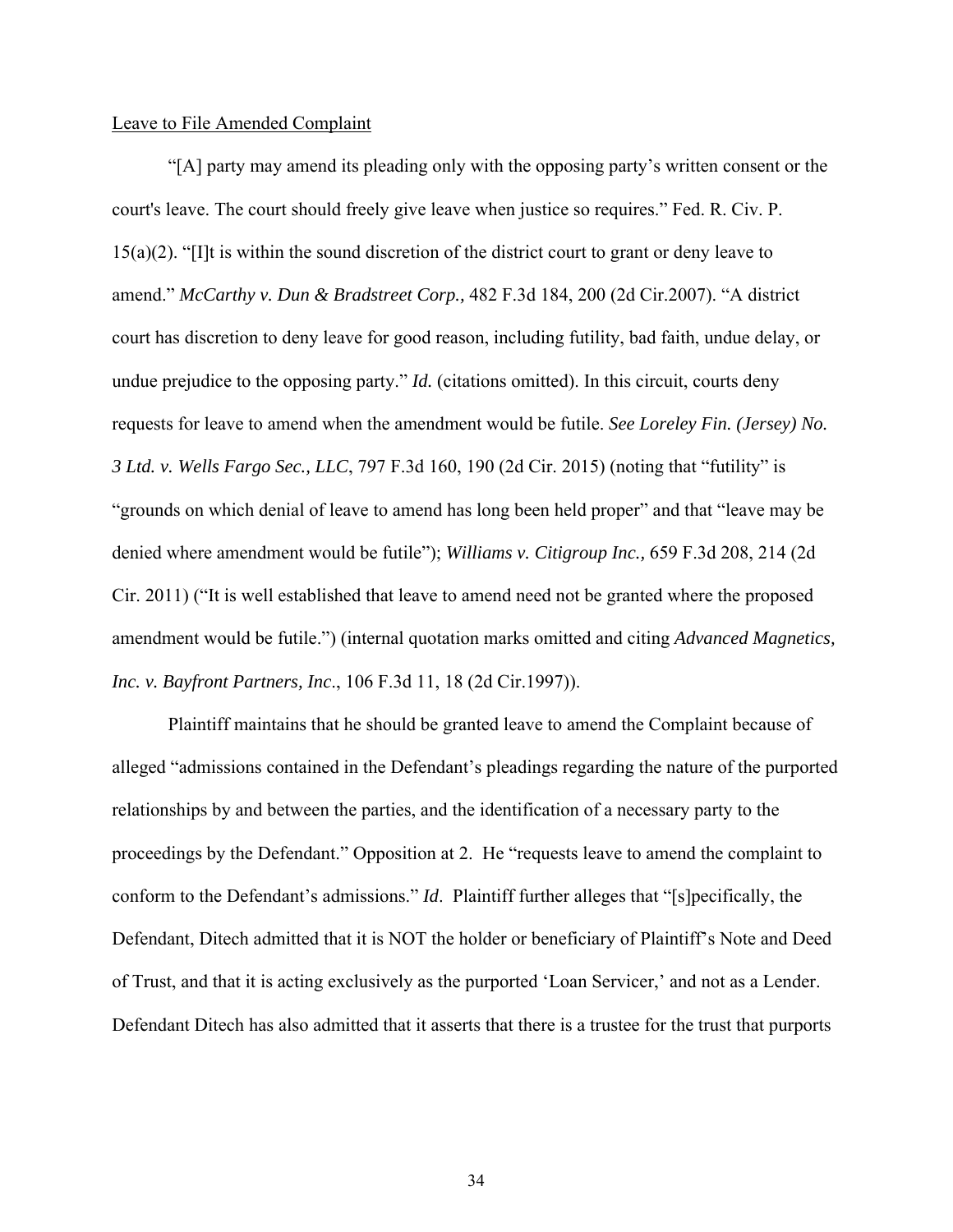to hold Plaintiff's Note and Deed of Trust. Accordingly, that trustee is a further necessary party to these proceedings." *Id.*

However, Plaintiff cannot cure the fatal deficiencies in this adversary proceeding by amending the Complaint to add the trustee for the trust that purports to hold the Note and Deed of Trust. At a minimum, joining the trustee will not alter Breckenridge's status as a bona fide purchaser, and will not negate application of the doctrine of collateral estoppel to bar the Complaint. *Wittich v. Wittich*, No. 06-CV-1635 (JFB) (WDW), 2006 WL 3437407, at \*7 (E.D.N.Y. Nov. 29, 2006) (finding that there are no allegations that could cure the complaint's infirmities under *res judicata,* denying plaintiff's request to join an indispensable part*y and denying plaintiff leave to replead as it would be futile).* The Court denies the Plaintiff's request for leave to amend the Complaint.

### **Motion to Expunge Lis Pendens**

Federal courts look to state law in matters pertaining to lis pendens*. See* 28 U.S.C. § 1964.32 Under section 405.20 of the California Code of Civil Procedure, "[a] party to an action who asserts a real property claim may record a notice of pendency of action [a lis pendens], in which that real property claim is alleged."<sup>33</sup> "A lis pendens is a recorded document giving

28 U.S.C. § 1964.

<sup>32</sup> Section 1964 states, as follows:

Where the law of a State requires a notice of an action concerning real property pending in a court of the State to be registered, recorded, docketed, or indexed in a particular manner, or in a certain office or county or parish in order to give constructive notice of the action as it relates to the real property, and such law authorizes a notice of an action concerning real property pending in a United States district court to be registered, recorded, docketed, or indexed in the same manner, or in the same place, those requirements of the State law must be complied with in order to give constructive notice of such an action pending in a United States district court as it relates to real property in such State.

<sup>33</sup> Section 405.20 of the California Civil Procedure Code states, as follows: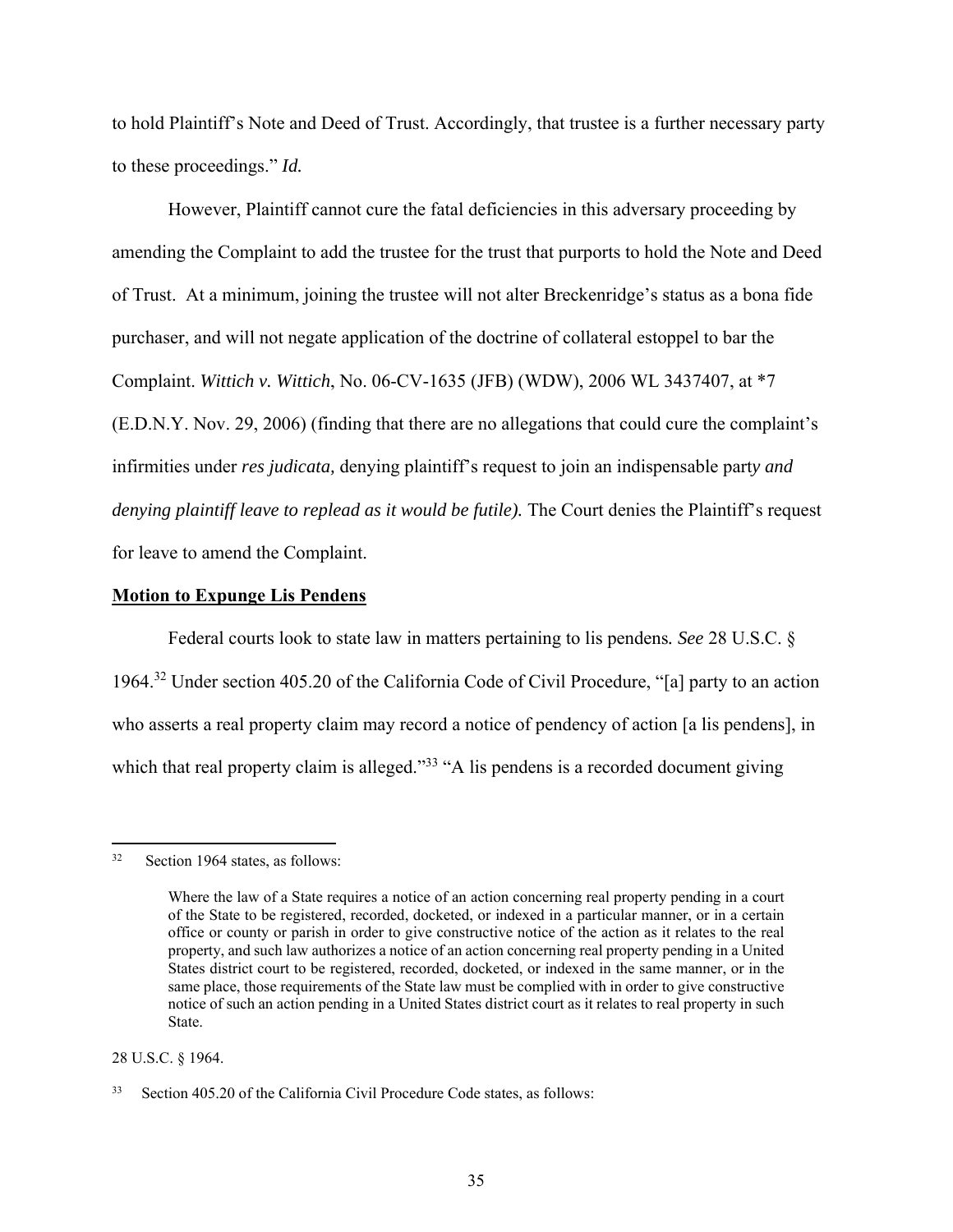constructive notice that an action has been filed affecting title or right to possession of the real property described in the notice." *Park 100 Inv. Group II v. Ryan,* 180 Cal.App.4th 795, 807, 103 Cal.Rptr.3d 218 (2010) (citation omitted). The filing of a lis pendens "clouds the title and effectively prevents the property's transfer until the litigation is resolved or the *lis pendens* is expunged." *BGJ Assocs., LLC v. Superior Court,* 75 Cal.App.4th 952, 967, 89 Cal.Rptr.2d 693 (2d Dist.1999). That is because the effect of a lis pendens "is that anyone acquiring an interest in the property after the action was filed will be bound by the judgment." 75 Cal. App. 4th at 966, 89 Cal. Rptr. 2d at 702.

 "At any time after notice of pendency of action has been recorded, any party. . . with an interest in the real property affected thereby, may apply to the court in which the action is pending to expunge the notice." CAL. CIV. PROC. CODE § 405.30 (West 1992). For these purposes, a "real property claim" is "the cause or causes of action in a pleading which would, if meritorious, affect (a) title to, or the right to possession of, specific real property. . . ." *Id.* § 405.4. The Plaintiff bears the burden of coming forward with evidence establishing that the pending action involves a real property claim and that such claim is valid. *Id.* § 405.30. If the court finds "that the claimant has not established by a preponderance of the evidence the probable validity of the real property claim," the court "shall order that the notice be expunged." *Id.* § 405.32. *See also Rey v. OneWest Bank, FSB,* No. 2:12-CV-02078-MCE, 2013 WL 1791910, at \*5 (E.D. Cal. Apr. 26, 2013) ("A court should expunge a lis pendens if it determines that the pleading on which the notice is based does not contain a real property claim, or if a real

A party to an action who asserts a real property claim may record a notice of pendency of action in which that real property claim is alleged. The notice maybe recorded in the office of the recorder of each county in which all or part of the real property is situated. The notice shall contain the names of all parties to the action and a description of the property affected by the action.

CAL. CIV. PROC. CODE § 405.20 (West 2004).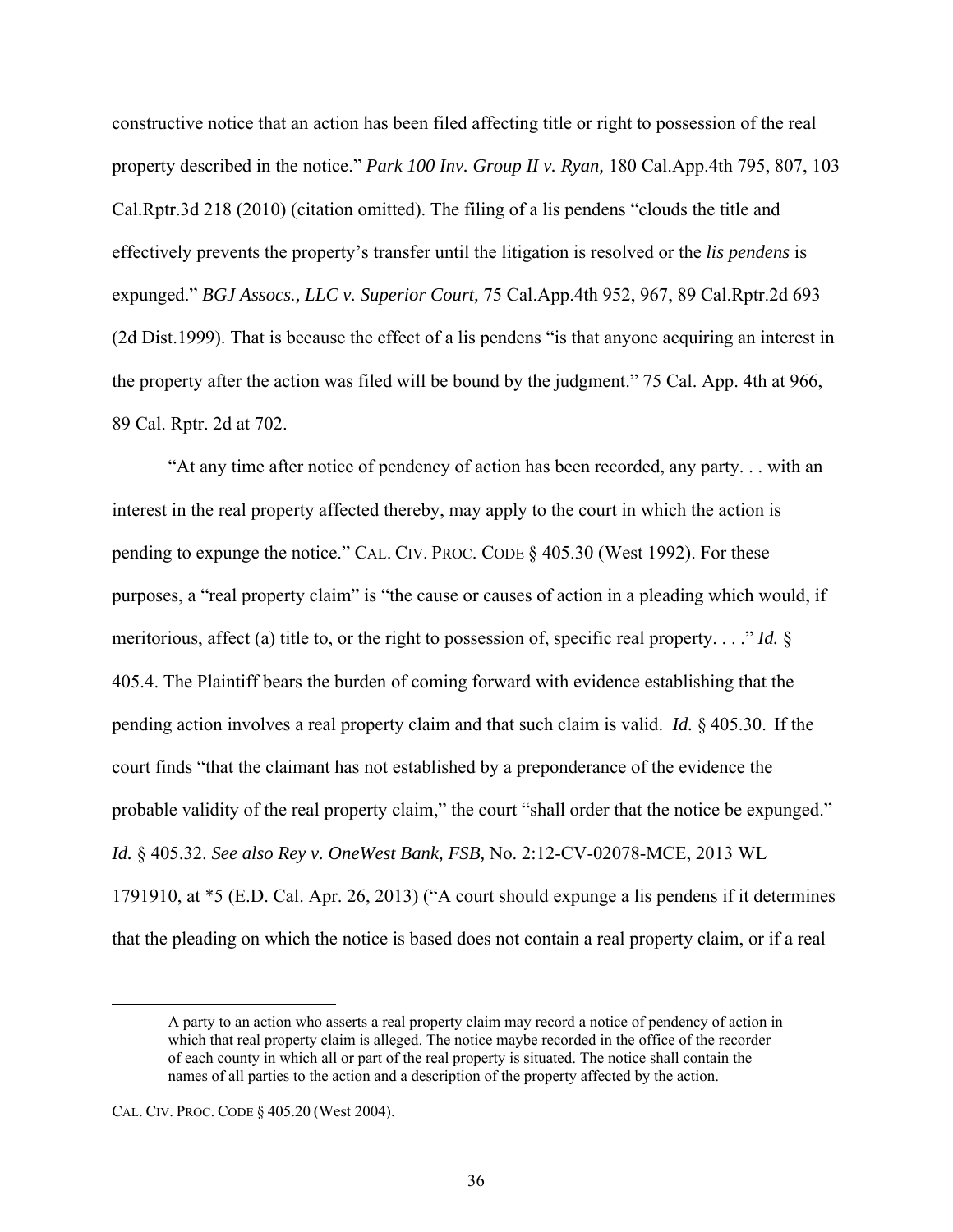property claim as pled lacks evidentiary merit.") (internal quotation marks omitted) (citation omitted).

 The Breckenridge Claims are dismissed with prejudice. The Plaintiff is left without a "real property claim" and, as such, cannot establish the "probable validity" of such a claim in this case. Accordingly, the Court grants the Motion to Expunge and expunges the Lis Pendens. *See Silas v. Argent Mortgage Company*, LLC, 1:17-CV-00703-LJO-JLT, 2017 WL 3131057, at \*11 (E.D. Cal. July 24, 2017) (granting motion to expunge lis pendens where underlying claims were dismissed, because "the pleading on which the lis pendens was based . . . cannot provide a valid real property claim to support the lis pendens."); *In re Holy Hill Community Church*, 563 B.R. 6, 14 (C.D. Cal. 2017) (affirming expungement of lis pendens where bankruptcy court dismissed underlying claims with prejudice. "California law allows for the expungement of a lis pendens when the claimant has not established by a preponderance of the evidence the probable validity of the real property claim. . . Given the dismissal of Appellants' claims, it stands to reason the claims lacked validity.") (internal quotation marks and citations omitted); *Rey v. OneWest Bank, FSB*, 2013 WL 1791910 at \*5 (expunging lis pendens recorded against Plaintiff's property "[s]ince Plaintiff's [complaint] is dismissed without leave to amend, Plaintiff can no longer maintain any claim affecting right or title to possession of the real property described in the notice of lis pendens."); *Cornell v. Select Portfolio Servicing, Inc.,* No. CIV S-11-1462 KJM, 2011 WL 6097721, at \*1 (E.D. Cal. Nov. 29, 2011) (granting motion to expunge lis pendens where plaintiff's claims were dismissed because "[o]nce that action has been dismissed, the lis pendens serves no purpose, and thus, must be expunged.").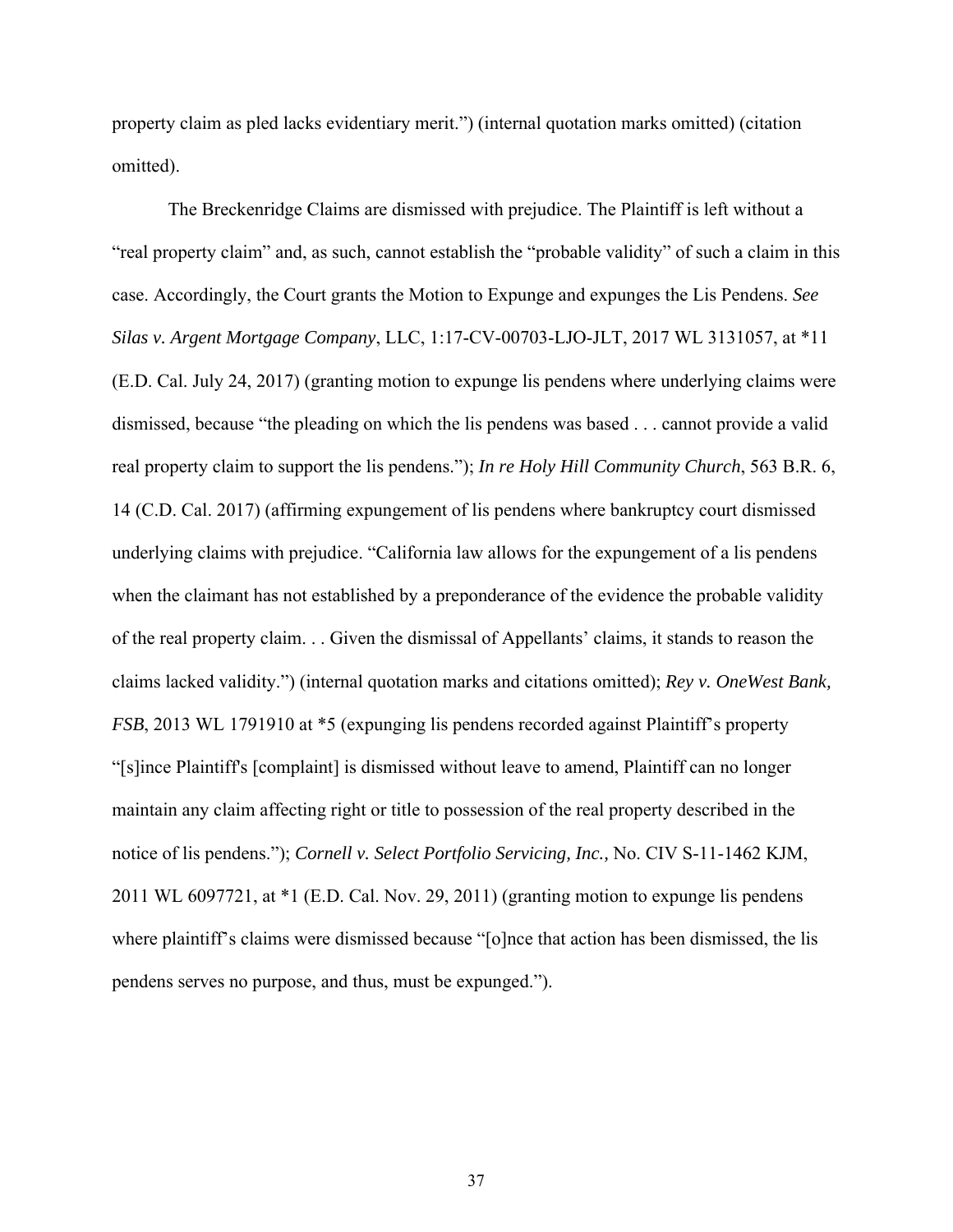Breckenridge seeks an award of attorney's fees and costs for bringing the Motion to Expunge. *See* Motion to Expunge at 14. Under section 405.38 of the California Civil Procedure Code, a party that successfully moves to expunge a lis pendens is entitled to an award of reasonable attorney's fees and costs "unless the court finds that the other party acted with substantial justification or that other circumstances make the imposition of attorney's fees and costs unjust." CAL. CIV. PROC. CODE § 405.38 (West 1992). As discussed above, the Plaintiff did not, and could not, plead a real property claim against Breckenridge. Moreover, the Plaintiff did not address, let alone oppose, Breckenridge's fee request. In this light, the Court finds that Breckenridge is entitled to an award of attorney's fees. In support of the Motion to Expunge, Breckenridge submitted a declaration of Seth P. Cox, Esq. (the "Cox Declaration") which addresses Breckenridge's request for fees and costs incurred in bringing the Motion to Expunge.<sup>34</sup> In it, Mr. Cox explains that his billing rate of \$450.00 per hour is a "reasonable rate" in the Los Angeles market "for an attorney of [his] experience and skill, in [his] position of Senior Litigation Counsel and Assistant General Counsel" at Breckenridge. *See* Cox Declaration ¶ 3. He explains that he spent four hours drafting the Motion to Expunge and anticipates spending an additional three hours reviewing the opposition papers, drafting a reply, and appearing and arguing this matter at hearing. *Id*. He asserts that a total fee and cost award of \$3,210.00 is reasonable. *Id.* ¶ 4. The papers submitted in support of the Motion to Expunge essentially mirror those filed by Breckenridge in support of the 12(b)(6) Motion, except that they include the request to expunge the Lis Pendens. Breckenridge is not entitled to recover the fees and costs that it incurred in prosecuting the Rule 12(b)(6) Motion. Breckenridge did not file a reply brief in support of the Motion to Expunge, and although the Court had a long calendar on

<sup>34</sup> *See Declaration of Seth P. Cox in Support of Defendant's Motion to Expunge Lis Pendens* [AP ECF No. 6-1].